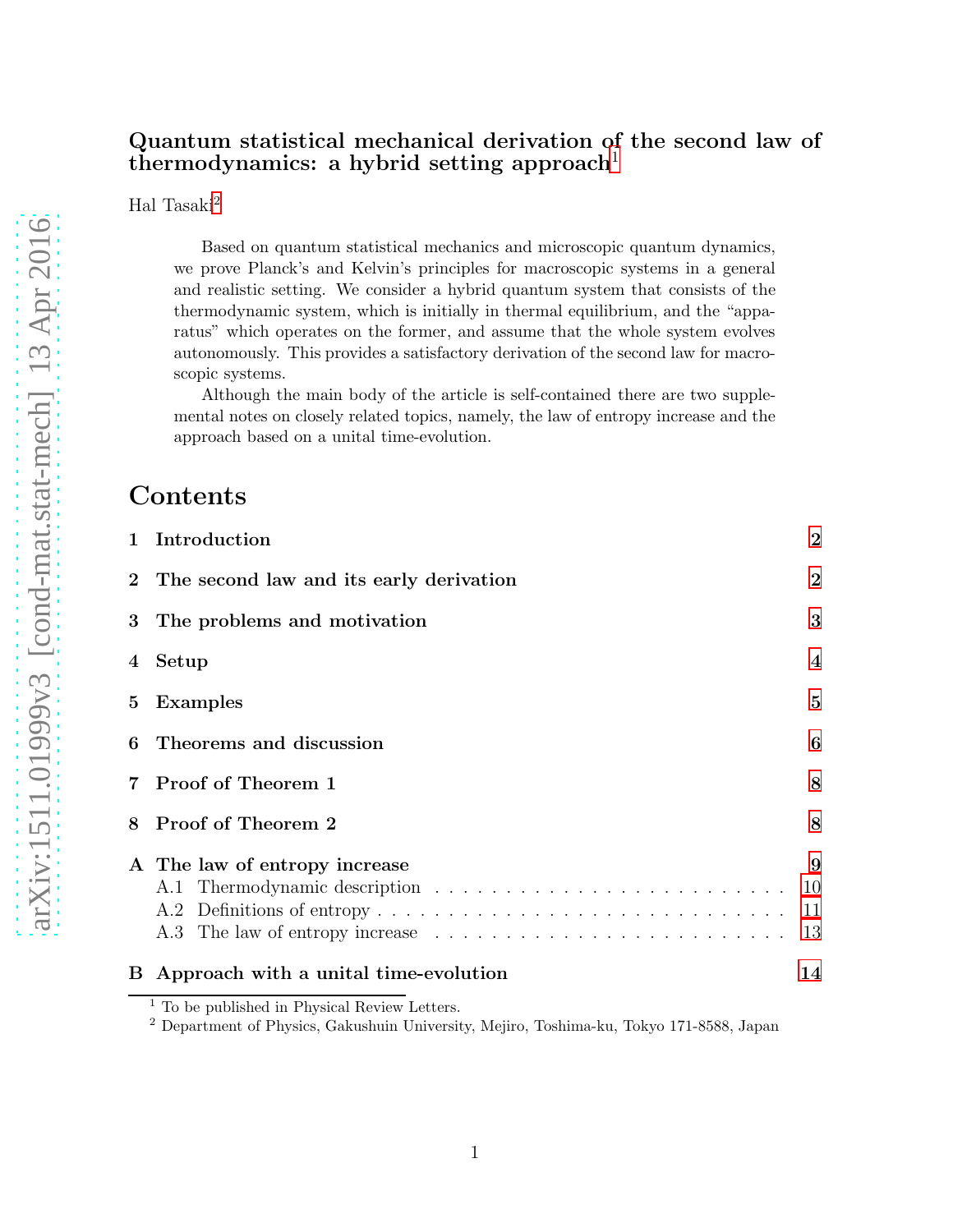### <span id="page-1-0"></span>1 Introduction

The second law of thermodynamics [\[1\]](#page-15-0) is a remarkable physical law that quantitatively characterizes which transitions can be caused by thermodynamic operations and which cannot be. The law is expected to apply to essentially any macroscopic systems.

From the microscopic point of view the essential origin of the second law can be understood in term of Boltzmann's seminal idea that the phase space volume corresponding to a (coarse grained) "macrostate" cannot decrease in time [\[2,](#page-15-1) [3\]](#page-15-2). Theoretical derivation of the second law based on equilibrium statistical mechanics, such as in  $[4, 5, 6]$  $[4, 5, 6]$  $[4, 5, 6]$  and in the present work, may be regarded as concrete realization of this idea.

It has been pointed out, however, that the traditional derivation in [\[5,](#page-15-4) [6\]](#page-15-5) based on time-dependent Hamiltonians has conceptual problems intrinsic to quantum mechanics as we will discuss below. In the present paper we model thermodynamic operations in a manner free from this problem. We study a general hybrid quantum system which consists of a thermodynamic system and "apparatus" which operates on the former. By assuming that the thermodynamic part is initially described by the canonical distribution[3](#page-1-2) , we prove the second law which applies to physically realistic situations.

## <span id="page-1-1"></span>2 The second law and its early derivation

Although there are several different formulations (which are roughly equivalent) of the second law, we shall focus on Planck's principle, which directly deals with mechanical  $work<sup>4</sup>$  $work<sup>4</sup>$  $work<sup>4</sup>$ .

Let us first give a thermodynamic description. Take a thermodynamic system (such as a gas in a container), and suppose that it is in equilibrium with an environment with a fixed temperature. One then surrounds the system by thermally insulating walls, preventing the system from exchanging heat with outside world. There is an agent outside the thermodynamic system, and he can control some parameters (e.g., the volume or the shape of the container) of the system by purely mechanical means. The agent varies these parameters in such a manner that finally every one of them returns to its original value. This defines an adiabatic cyclic operation.

The agent is constantly measuring the mechanical back-action from the system, and hence always knows the amount of work he has done to the system. Planck's principle asserts that the total work after the whole cycle must be nonnegative. By invoking the first law, i.e., the energy conservation law, this implies the inequality  $U_{fin} \geq U_{init}$ , where  $U_{\text{init}}$  and  $U_{\text{fin}}$  are the initial and the final energy, respectively, of the system.

We next describe the traditional microscopic formulation of this problem, which has been widely used in the context of the second law [\[5,](#page-15-4) [6\]](#page-15-5) and also of the fluctuation theorem [\[10,](#page-15-6) [11\]](#page-15-7). One takes an isolated quantum system (with many degrees of freedom) as a model of the thermodynamic system. The state of the system is initially given by

<sup>&</sup>lt;sup>3</sup> This assumption is essential for the present derivation. For attempts to derive the second law without assuming an equilibrium distribution, see [\[7,](#page-15-8) [8,](#page-15-9) [9\]](#page-15-10).

<span id="page-1-3"></span><span id="page-1-2"></span><sup>&</sup>lt;sup>4</sup>For the law of entropy increase, see supplemental note A.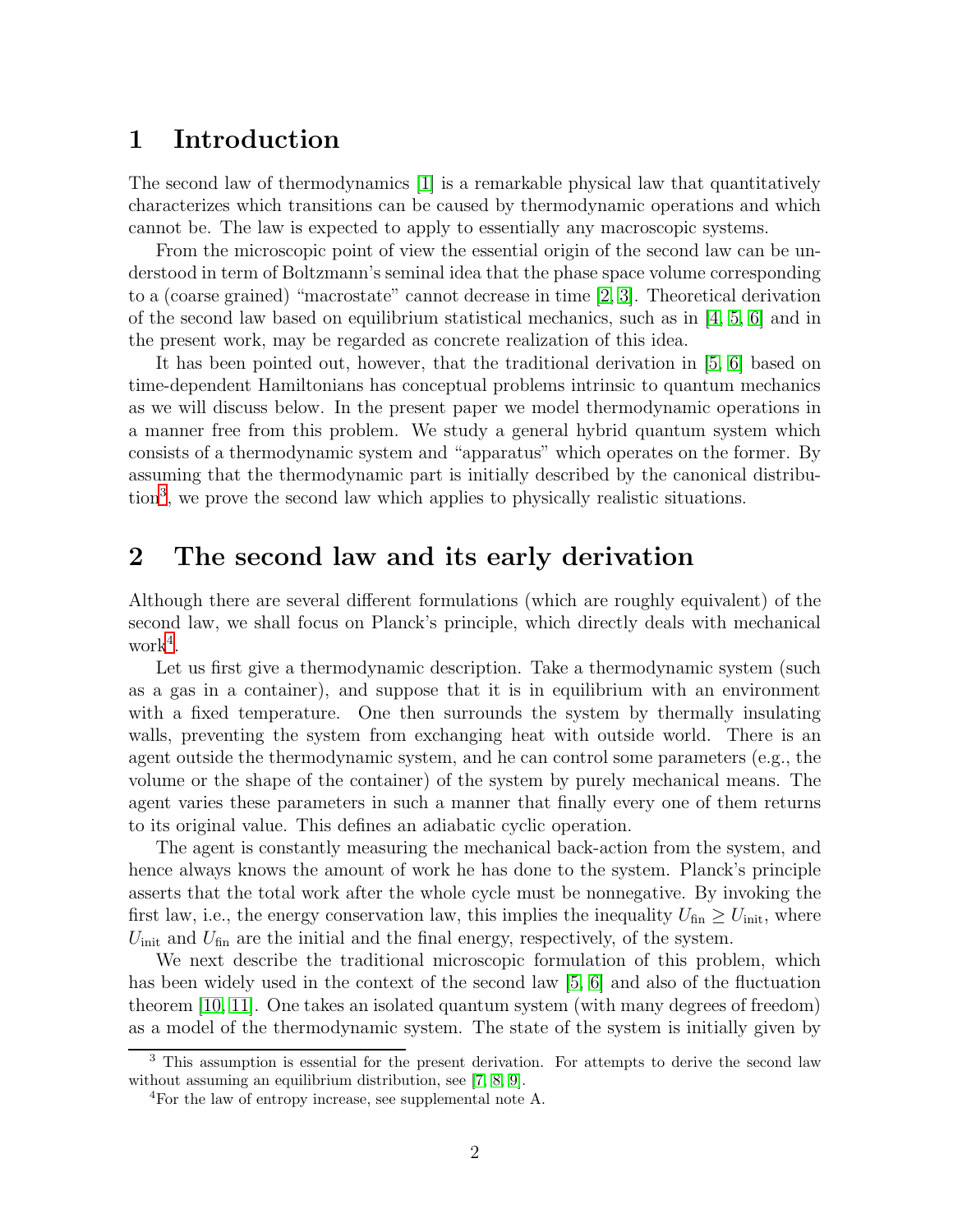the canonical distribution, and then evolves according to the unitary time evolution determined by a time-dependent Hamiltonian  $H(t)$  which satisfies  $H(0) = H(t_{fin})$  with  $t_{fin}$  being the final time. The time-dependence of  $\hat{H}(t)$  represents the change of the parameters controlled by the agent.

In this setting, Lenard established (among other things) the inequality  $\text{Tr}[\hat{H}(0)\hat{\rho}_{fin}] \ge$  $\text{Tr}[\hat{H}(0)\hat{\rho}_{\text{init}}]$ , where  $\hat{\rho}_{\text{init}}$  and  $\hat{\rho}_{\text{fin}}$  are the initial and the final density matrices [\[5\]](#page-15-4). Since the inequality precisely corresponds to the assertion  $U_{fin} \geq U_{init}$ , this may be regarded as a microscopic derivation of the second law.

### <span id="page-2-0"></span>3 The problems and motivation

Although the above formulation seems to be a faithful representation of the physical setting, it has some problems from the thermodynamic point of view.

Note that here the change of the parameters by the agent is encoded into the timedependent Hamiltonian  $H(t)$ . Thus the manner in which the parameters vary is perfectly fixed in advance, and is never affected by the reaction from the system. One has to take a certain limit (where, e.g., the piston becomes infinitely heavy) to realize such a situation.

In classical systems, such a limit is sufficient to model the thermodynamic setting. In quantum systems there is a more serious problem.

Suppose that, when the initial state (of the thermodynamic system) is  $|\psi\rangle$  or  $|\psi'\rangle$ , the total work done by the agent to the system is  $W$  or  $W'$ , respectively, where  $W$ and  $W'$  are macroscopically distinct. The external agent itself may be treated quantum mechanically. Let the initial state of the agent be a pure state  $|\varphi\rangle$ . Suppose, for simplicity, that the time evolution starting from the states  $|\psi\rangle \otimes |\varphi\rangle$  and  $|\psi'\rangle \otimes |\varphi\rangle$  yield  $|\tilde{\psi}\rangle \otimes |\tilde{\varphi}\rangle$  and  $|\tilde{\psi}'\rangle \otimes |\tilde{\varphi}'\rangle$ , respectively. Since the agent should "know" the amount of work, the final states of the agent  $|\tilde{\varphi}\rangle$  and  $|\tilde{\varphi}'\rangle$  must be orthogonal.

Now suppose that the system is initially in a superposition  $\alpha|\psi\rangle + \beta|\psi'\rangle$ . Then the time evolution gives

$$
(\alpha|\psi\rangle + \beta|\psi'\rangle) \otimes |\varphi\rangle \to \alpha|\tilde{\psi}\rangle \otimes |\tilde{\varphi}\rangle + \beta|\tilde{\psi}'\rangle \otimes |\tilde{\varphi}'\rangle, \tag{3.1}
$$

where the final state, when restricted onto the system, is no longer pure, but described by the density matrix  $|\alpha|^2 |\tilde{\psi}\rangle\langle \tilde{\psi}| + |\beta|^2 |\tilde{\psi}'\rangle\langle \tilde{\psi}'|$ ; the interaction with the agent caused decoherence. This means that the time-evolution of the system alone cannot be described by a unitary operator as long as the outside agent is capable of measuring the work. This dichotomy has been formulated as a precise theorem by Hayashi and Tajima [\[12\]](#page-16-0).

In conclusion, if one insists on the thermodynamic setting in which the work associated with each process is "recorded" by the agent, it is inconsistent to use a unitary time evolution. The traditional formulation described above is physically inadequate for the discussion of the (operational) second law in the quantum setting.

To overcome (or bypass) this problem, we study the following "hybrid" setting (Fig. [1\)](#page-3-1). The whole system consists of a thermodynamic system and "apparatus" which operates on the former and supplies (or absorbs) the energy associated with the operation. We simply let the whole system evolve autonomously according to a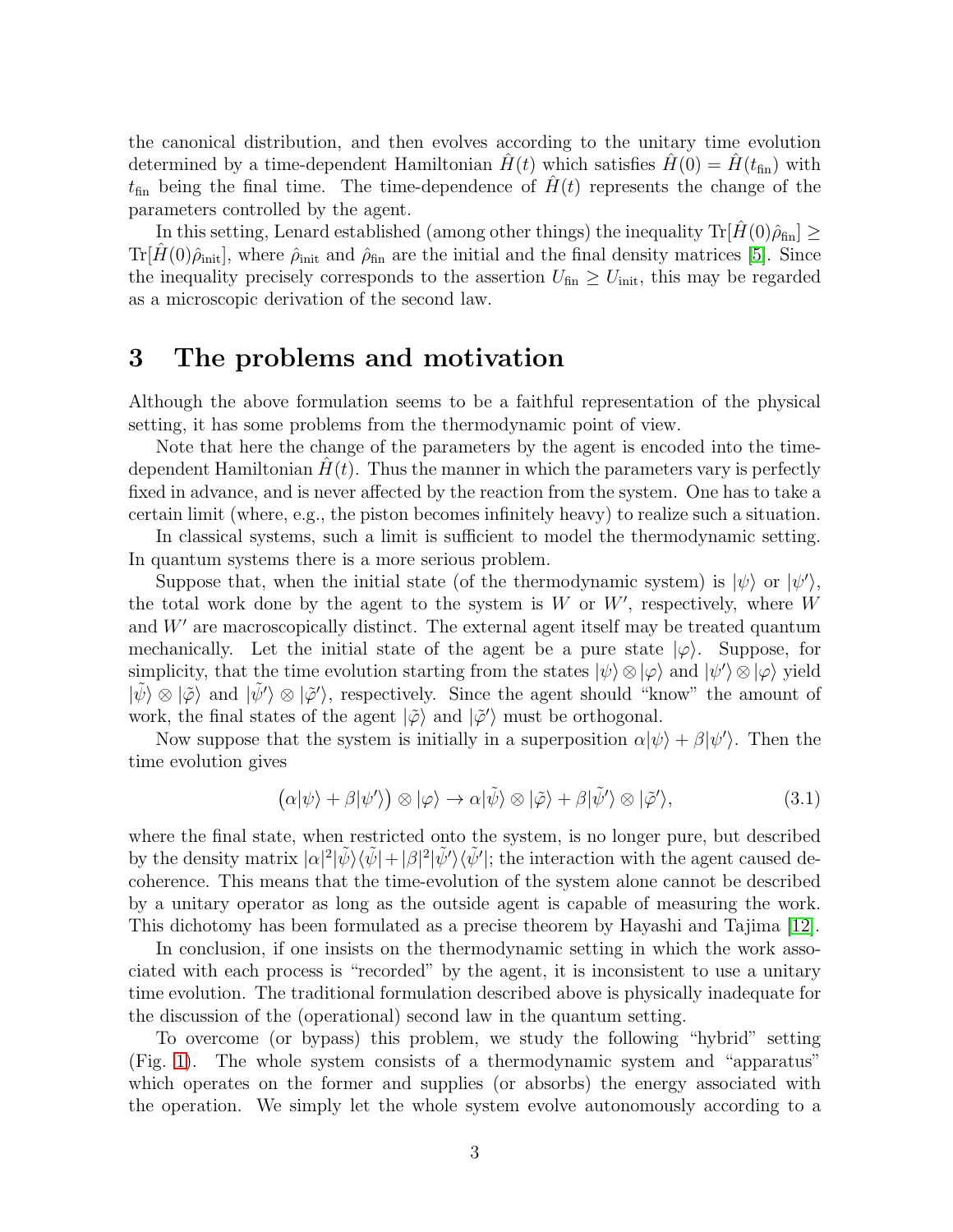

Figure 1: A typical example of a thermodynamic operation. As the weight drops, the piston moves back and forth, expanding and compressing the gas. We treat the whole system as a single hybrid quantum system which evolves autonomously, and prove the second law about the total energy of the gas before and after the operation.

<span id="page-3-1"></span>time-independent Hamiltonian. By looking at the initial and the final energy of the thermodynamic part, one can discuss the validity of the second law. We stress that our formulation contains essentially any standard settings in thermodynamics and also covers other related problems (including the collision of macroscopic bodies).

The second law in such a hybrid setting was first discussed in classical settings in [\[13,](#page-16-1) [14\]](#page-16-2), where the inelastic scattering of a macroscopic ball was discussed. Recently there has been a series of works in which thermodynamic operations are carefully designed by using "clocks" and "weights" [\[15,](#page-16-3) [16,](#page-16-4) [17\]](#page-16-5). Although the philosophy is similar, we focus only on macroscopic systems where careful design is unnecessary.

Instead of using the hybrid setting, one may study (necessarily non-unitary) effective dynamics of the system which takes into account the interaction with the agent<sup>[5](#page-3-2)</sup>. But such an approach may be less general than the present one since one usually needs to take a certain limit to have a well-defined effective dynamics.

We stress that our derivation of the second law relies essentially on the assumption that the system is macroscopic. It is not yet clear whether there is a universal and useful extension of the second law for small quantum systems. See [\[15,](#page-16-3) [16,](#page-16-4) [17,](#page-16-5) [20,](#page-16-6) [21,](#page-16-7) [22\]](#page-16-8) for some recent results.

## <span id="page-3-0"></span>4 Setup

We assume that the whole system is divided into the thermodynamic system (which we simply call "system") and the "apparatus". The system (which may include a heat bath) consists of  $N$  molecules, where  $N$  is macroscopic. The apparatus is described by a small number of mechanical degrees of freedom. We treat the whole system quantum mechanically.

The Hilbert space of the whole system is  $\mathcal{H}_{\text{tot}} = \mathcal{H}_{\text{sys}} \otimes \mathcal{H}_{\text{ap}}$ , where  $\mathcal{H}_{\text{sys}}$  and  $\mathcal{H}_{\text{ap}}$  are

<span id="page-3-2"></span><sup>&</sup>lt;sup>5</sup> The simplest approach may be to use a unital effective dynamics of the system [\[18\]](#page-16-9). See supplemental note B. A more standard approach may be to derive a nonunitary "half-classical" dynamics [\[19\]](#page-16-10) from Born-Oppenheimer type approximation, but we do not know if such a theory applies to macroscopic systems.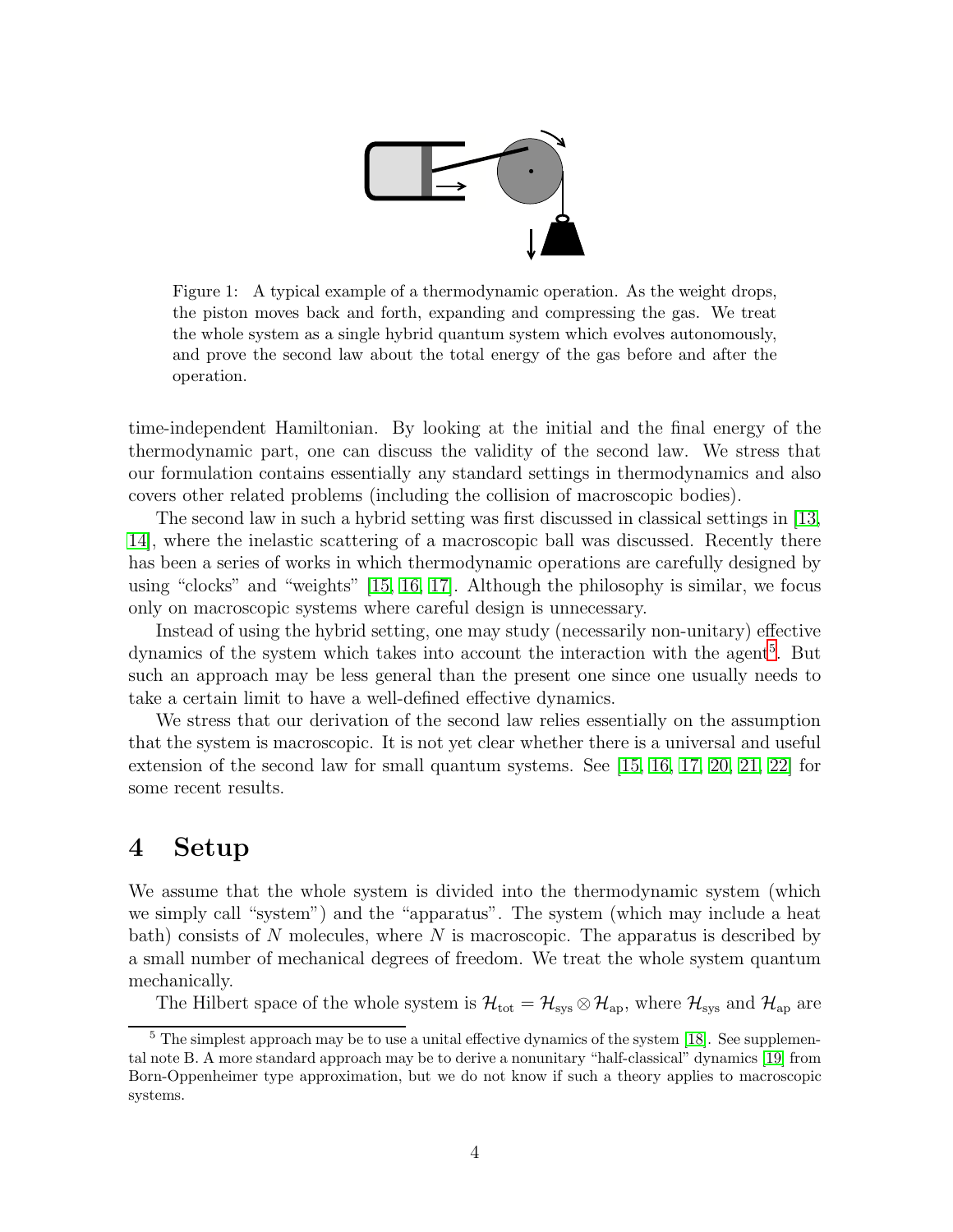

<span id="page-4-1"></span>Figure 2: A ball consisting of N particles is bounced back by a wall (i.e., potential). We prove that the final velocity of the ball can never exceed the initial velocity.

the Hilbert spaces of the system and the apparatus, respectively. We assume that the dimension  $D_{ap}$  of  $\mathcal{H}_{ap}$  is finite. Although the Hilbert space for mechanical degrees of freedom normally has infinite dimensions, we can introduce an artificial cutoff in very high energy without changing the physics. See the discussion after Theorem 1. The dimension of  $\mathcal{H}_{\text{sys}}$  may be infinite or finite.

We write the Hamiltonian as

$$
\hat{H}_{\text{tot}}(t) = \hat{H}_{\text{sys}} \otimes \mathbf{1}_{\text{app}} + \mathbf{1}_{\text{sys}} \otimes \hat{H}_{\text{ap}} + \hat{H}_{\text{int}}(t), \tag{4.1}
$$

where  $\hat{H}_{\text{sys}}$  and  $\hat{H}_{\text{ap}}$  are time-independent, while  $\hat{H}_{\text{int}}(t)$  may or may not depend on time. We make no special assumptions on the Hamiltonians.

Denote by  $|\psi_i\rangle \in \mathcal{H}_{\text{sys}}$  and  $E_i$ , with  $i = 1, 2, \ldots$ , the normalized energy eigenstates and the eigenvalues, respectively, of  $\hat{H}_{\text{sys}}$ . At  $t = 0$  the state of the whole system is

<span id="page-4-2"></span>
$$
\hat{\rho}_{\text{init}} := \left( \sum_{i=0}^{\infty} \frac{e^{-\beta E_i}}{Z} |\psi_i\rangle \langle \psi_i| \right) \otimes |\varphi_0\rangle \langle \varphi_0|, \tag{4.2}
$$

with  $Z = \sum_i e^{-\beta E_i}$ , i.e., the system is described by the canonical distribution with an arbitrary  $\beta > 0$ , and the apparatus is in an arbitrary pure state  $|\varphi_0\rangle \in \mathcal{H}_{ap}$ .

The state then evolves according to the total Hamiltonian  $\hat{H}_{\text{tot}}(t)$  from  $t = 0$  to  $t = t_{fin}$ . By denoting the corresponding unitary time evolution operator by  $\hat{U}$ , the final state is  $\hat{\rho}_{fin} = \hat{U}\hat{\rho}_{init}\hat{U}^{\dagger}$ .

#### <span id="page-4-0"></span>5 Examples

The most illustrative example may be a collision of a macroscopic ball with a wall described by a potential (Fig. [2\)](#page-4-1). See also [\[13,](#page-16-1) [14\]](#page-16-2). The ball consists of N quantum mechanical particles, with coordinates  $\hat{r}_1, \ldots, \hat{r}_N$ , which are bounded together by a certain interaction. The total Hamiltonian is

$$
\hat{H}_{\text{tot}} = \sum_{i=1}^{N} \frac{(\hat{\boldsymbol{p}}_i)^2}{2m_i} + \sum_{i>j} V_{\text{int}}(|\boldsymbol{r}_i - \boldsymbol{r}_j|) + \sum_{i=1}^{N} V_{\text{wall}}^{(i)}(\boldsymbol{r}_i),
$$
\n(5.1)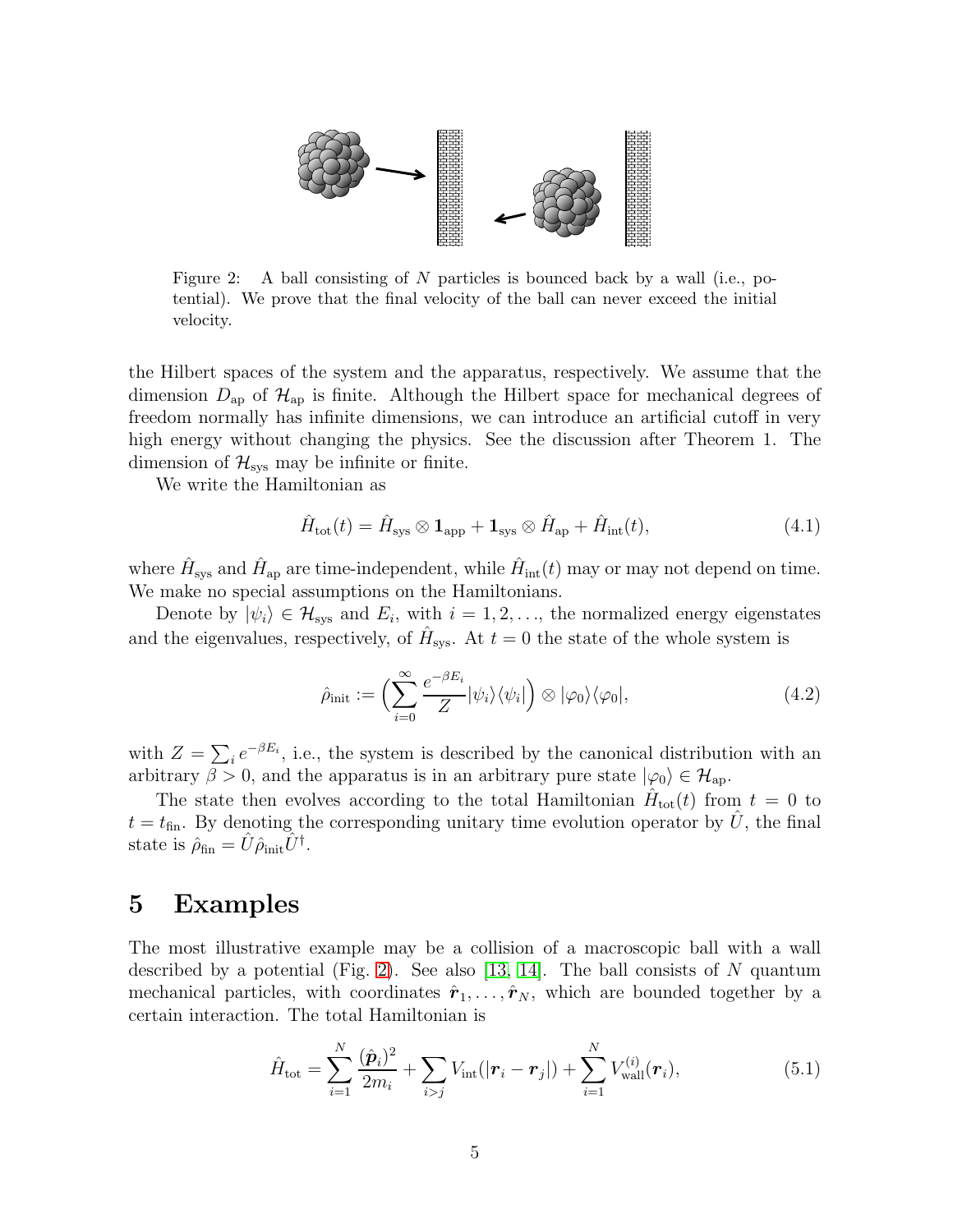where  $V_{\text{wall}}^{(i)}(\boldsymbol{r})$  is nonvanishing only near the wall. Here we identify the apparatus with the degrees of freedom of the center of mass of the N particles, and the (thermodynamic) system with the remaining (internal) degrees of freedom. Then  $\hat{H}_{\text{ap}}$  denotes the kinetic energy of the center of mass, and  $\hat{H}_{\text{sys}}$  the total internal energy of the ball. We choose the initial state  $|\varphi_0\rangle$  of the center of mass to be a wave packet far away from the wall with a fixed velocity towards the wall. When the ball is sufficiently far from the wall, the "apparatus" (the center of mass) and the "thermodynamic system" (the internal degrees of freedom) are decoupled because of the translation invariance. When the ball comes close to the wall where the potential  $\hat{H}_{int} = \sum_{i=1}^{N} V_{wall}^{(i)}(\mathbf{r}_i)$  is relevant, the translation invariance is lost, and the two parts start interacting. The second law says that the energy can flow only from the center of mass to the internal degrees, inhibiting any "super-elastic collisions".

Since our formulation is quite general, one can design essentially arbitrary thermodynamic operations by using suitable combinations of suitable machinery and weights (Fig. [1\)](#page-3-1). Such a design becomes easier if one allows  $\hat{H}_{int}(t)$  to be time-dependent so that the interaction can be turned on and off.

#### <span id="page-5-0"></span>6 Theorems and discussion

The following is an extension of Lenard's result.

**Theorem 1**: We write  $k_{\text{B}}T = \beta^{-1}$ . The expectation values  $U_{\text{init}} := \text{Tr}[(\hat{H}_{\text{sys}} \otimes \mathbf{1}_{\text{app}}) \hat{\rho}_{\text{init}}]$ and  $U_{\text{fin}} := \text{Tr}[(\hat{H}_{\text{sys}} \otimes \mathbf{1}_{\text{app}}) \hat{\rho}_{\text{fin}}]$  satisfy

<span id="page-5-1"></span>
$$
U_{\text{fin}} \ge U_{\text{init}} - k_{\text{B}}T \log D_{\text{ap}}.\tag{6.1}
$$

This and the next theorems are valid in general, but are most meaningful if the difference of the interaction energy  $\text{Tr}[\hat{H}_{\text{int}}(0)\hat{\rho}_{\text{init}}] - \text{Tr}[\hat{H}_{\text{int}}(t_{\text{fin}})\hat{\rho}_{\text{fin}}]$  is negligible. This is realized by properly choosing  $\hat{H}_{int}(t)$  and  $|\varphi_0\rangle$ .

When this condition is satisfied, one can interpret  $U_{\text{init}}$  and  $U_{\text{fin}}$  as the initial and the final energies of the (thermodynamic) system. Although the inequality [\(6.1\)](#page-5-1) contains unwanted  $k_BT \log D_{ap}$ , it reduced to the desired second law because of the micro-macro separation. To see this note that the initial energy  $U_{\text{init}}$  is typically of  $O(Nk_BT)$  with fluctuation of  $O(\sqrt{N}k_BT)$ . It turns out that  $\log D_{\text{ap}} \ll \sqrt{N}$  when N is large and the apparatus has not too large degrees of freedom. Then  $k_B T \log D_{\rm ap} \ll O(\sqrt{N} k_B T)$  is negligible compared with the fluctuation of  $U_{\text{init}}$ , and  $(6.1)$  implies the Planck's principle  $U_{\text{fin}} \gtrsim U_{\text{init}}$ .

It is worth noting that  $k_BT \log D_{ap}$  is the maximum possible entropic contribution to the free energy of the apparatus. See the proof.

To see that one normally has  $\log D_{\rm ap} \ll \sqrt{N}$ , note that  $D_{\rm ap} \sim (Mv_{\rm max}L/h)^n$ , where M is the typical mass of the apparatus,  $v_{\text{max}}$  is the possible maximum velocity (i.e., the cutoff), L is the size of the region in which the apparatus operates, and  $n$  is the number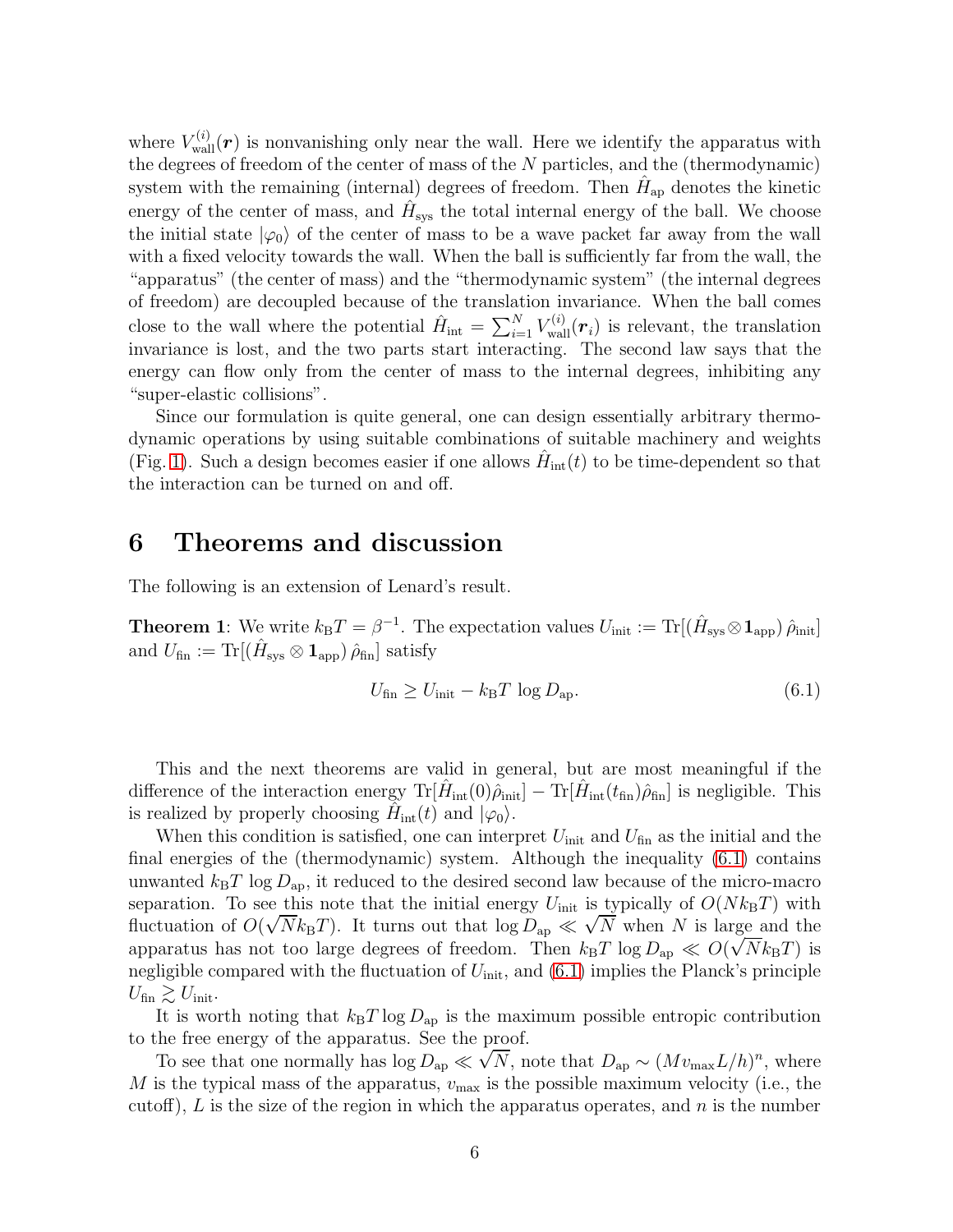of the degrees of freedom of the apparatus. A radical overestimate with  $M \sim 1$  kg,  $v_{\text{max}} \sim 10^4 \text{ m/s}^2$ ,  $L \sim 10 \text{ m}$ , and  $n \sim 100 \text{ gives } \log D_{\text{ap}} \lesssim 10^4$ , which shows that  $N \gg 10^8$  is sufficient.

Although Theorem 1 guarantees that the expectation value  $U_{\text{fin}} := {\rm Tr}[(\hat{H}_{\text{sys}} \otimes$  $(1_{\rm app})\,\hat{\rho}_{\rm fin}$  essentially cannot exceed  $U_{\rm init}$ , there remains a possibility that the final state is a mixture of low and high energy states. The following large deviation type upper bound  $(6.2)$  shows that there is no chance for the system to lower the energy considerably if N is large.

To state this important result we assume that the density of states  $\rho_N(E)$  of the system has a normal behavior [\[23\]](#page-16-11)  $\rho_N(E) = \exp[N \sigma(E/N)]$ , where the entropy density  $\sigma(u)$  is an increasing concave function, which we assume to be twice continuously differentiable.

**Theorem 2:** We here assume  $\log D_{\rm ap} \leq \sqrt{N}$ . Let  $\Delta u$  be a small (N independent) quantity such that  $\Delta u \gg k_{\rm B}T/\sqrt{N}$ . Then we have

<span id="page-6-0"></span>
$$
\operatorname{Tr}\left[\hat{P}[\hat{H}_{\text{sys}} \le (U_{\text{init}} - \Delta u N)] \hat{\rho}_{\text{fin}}\right] \le e^{-\kappa N},\tag{6.2}
$$

with an N independent constant  $\kappa \simeq (\Delta u)^2/(2k_{\rm B}T^2c_0)$ , where  $c_0 = du/dT$  is the specific heat per molecule. Here

$$
\hat{P}[\hat{H}_{\text{sys}} \le U] := \left(\sum_{i \text{ s.t. } E_i \le U} |\psi_i\rangle\langle\psi_i| \right) \otimes \mathbf{1}_{\text{app}} \tag{6.3}
$$

is the projection operator onto the space where  $\hat{H}_{\text{sys}}$  does not exceed U.

Our theorems also establish Kelvin's principle, i.e., the impossibility of a perpetuum mobile of the second kind. Suppose that the system consists of a working substance and an inexhaustibly huge heat bath. In a perpetuum mobile,  $U_{\text{init}} - U_{\text{fin}}$  should increase proportionally to  $t_{fin}$ , which contradicts the theorems.

In conclusion we have treated a general setting which includes almost any realistic settings of thermodynamics, and proved the second law of thermodynamics, provided that N, the number of molecules, is huge. For macroscopic systems, we believe that this provides the most satisfactory and general derivation of the second law in the form of Planck's or Kelvin's principle.

It should be noted that to derive the irreversibility in thermodynamic operations, i.e., to show that  $U_{fin}$  considerably exceeds  $U_{init}$  for a generic (non-quasistatic) operation is a much harder problem, which we do not solve. For classical systems the irreversibility may be understood again in terms of Boltzmann's idea about the phase space volume along with "chaoticity" of dynamics. For quantum systems, we probably need new ideas to understand the origin of irreversibility<sup>[6](#page-6-1)</sup>.

<span id="page-6-1"></span> $6$  See, e.g., the end of section 4.2 of [\[24\]](#page-17-0) for a preliminary discussion.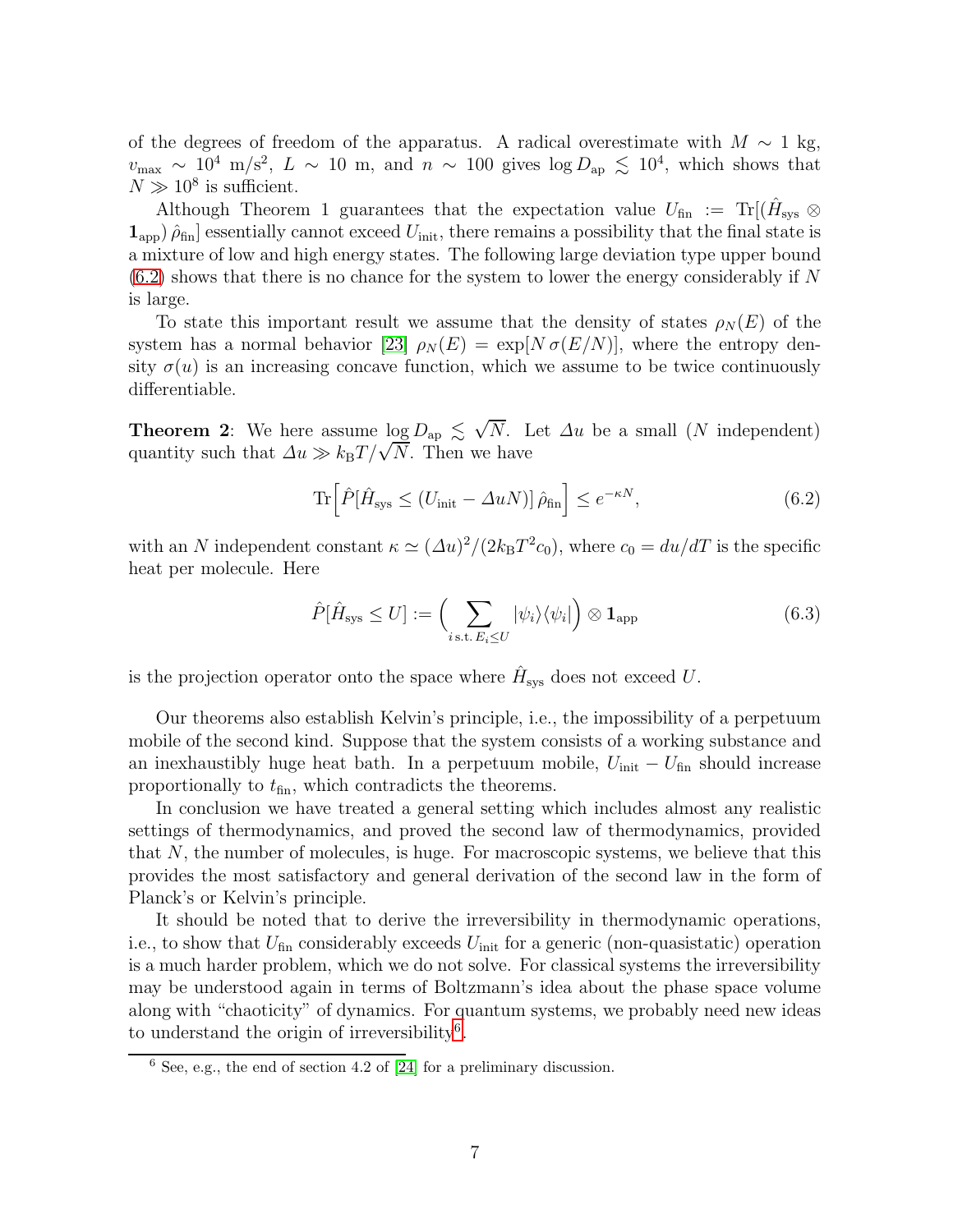## <span id="page-7-0"></span>7 Proof of Theorem 1

We use the standard technique based on the nonnegativity of relative entropy [\[6\]](#page-15-5). The proof is a straightforward extension of that in [\[14\]](#page-16-2).

Let  $S(\hat{\rho}) := - \text{Tr}[\hat{\rho} \log \hat{\rho}]$  be the von Neumann entropy. Note that  $\hat{\rho}_{fin} = \hat{U} \hat{\rho}_{init} \hat{U}^{\dagger}$ implies  $S(\hat{\rho}_{\text{init}}) = S(\hat{\rho}_{\text{fin}})$ . Noting that  $S(\hat{\rho}_{\text{fin}}||\hat{\rho}') := \text{Tr}[\hat{\rho}_{\text{fin}}(\log \hat{\rho}_{\text{fin}} - \log \hat{\rho}')] \ge 0$ , we have

<span id="page-7-3"></span>
$$
-S(\hat{\rho}_{\text{init}}) \ge \text{Tr}[\hat{\rho}_{\text{fin}} \log \hat{\rho}'], \tag{7.1}
$$

for an arbitrary state  $\hat{\rho}'$ . Let us set

<span id="page-7-2"></span>
$$
\hat{\rho}' := \left(\sum_{i=0}^{\infty} \frac{e^{-\beta E_i}}{Z} |\psi_i\rangle \langle \psi_i| \right) \otimes \hat{\rho}_{\text{fin}}^{\text{ap}},\tag{7.2}
$$

where  $\hat{\rho}_{\text{fin}}^{\text{ap}} = \text{Tr}_{\text{sys}}[\hat{\rho}_{\text{fin}}]$  is the final state of the apparatus.

With [\(7.2\)](#page-7-2), the inequality [\(7.1\)](#page-7-3) reduces to

<span id="page-7-4"></span>
$$
U_{\text{fin}} \ge U_{\text{init}} - \beta^{-1} S(\hat{\rho}_{\text{fin}}^{\text{ap}}),\tag{7.3}
$$

which, with  $S(\hat{\rho}_{fin}^{ap}) \leq \log D_{ap}$ , proves [\(6.1\)](#page-5-1). Mathematically, [\(7.3\)](#page-7-4) is standard, and follows, e.g., from Theorem 3 of [\[25\]](#page-17-1).

This method works only when the initial state obeys the canonical distribution. One can prove similar result for other equilibrium ensembles by extending Lenard's method as in the next proof.

# <span id="page-7-1"></span>8 Proof of Theorem 2

The proof is based on the matrix inequality used by Lenard [\[5\]](#page-15-4) combined with estimates which takes into account the macroscopic nature of the system. Let the number of states of the system be  $\Omega_N(E) := \int^E dE' \rho_N(E').$ 

Take an arbitrary orthonormal basis  $\{|\varphi_j\rangle\}_{j=0,1,\dots,D_{ap}-1}$  of  $\mathcal{H}_{ap}$  such that  $|\varphi_0\rangle$  is the initial state. We define the basis state of  $\mathcal{H}_{\text{tot}}$  by  $|\Xi_{(i,j)}\rangle := |\psi_i\rangle \otimes |\varphi_j\rangle$ , and sometimes write  $(i, j)$  as  $\alpha$  or  $\gamma$ . By setting  $p_{(i,j)} = (e^{-\beta E_i}/Z) \delta_{j,0}$ , the initial density matrix [\(4.2\)](#page-4-2) is written as  $\hat{\rho}_{\text{init}} = \sum_{\alpha} |\Xi_{\alpha}\rangle p_{\alpha} \langle \Xi_{\alpha}|.$ 

Let  $P_{(i,j)} = 1$  if  $E_i \leq U_{\text{init}} - \Delta u N$ , and  $P_{(i,j)} = 0$  otherwise. This is the matrix element for the projection in [\(6.2\)](#page-6-0). Then the LHS of [\(6.2\)](#page-6-0) is rewritten as

$$
\operatorname{Tr}\left[\hat{P}[\cdots]\hat{\rho}_{\text{fin}}\right] = \sum_{\alpha,\gamma} P_{\gamma} \langle \Xi_{\gamma} | \hat{U} | \Xi_{\alpha} \rangle p_{\alpha} \langle \Xi_{\alpha} | \hat{U}^{\dagger} | \Xi_{\gamma} \rangle
$$

$$
= \sum_{\alpha,\gamma} P_{\gamma} M_{\gamma,\alpha} p_{\alpha}, \tag{8.1}
$$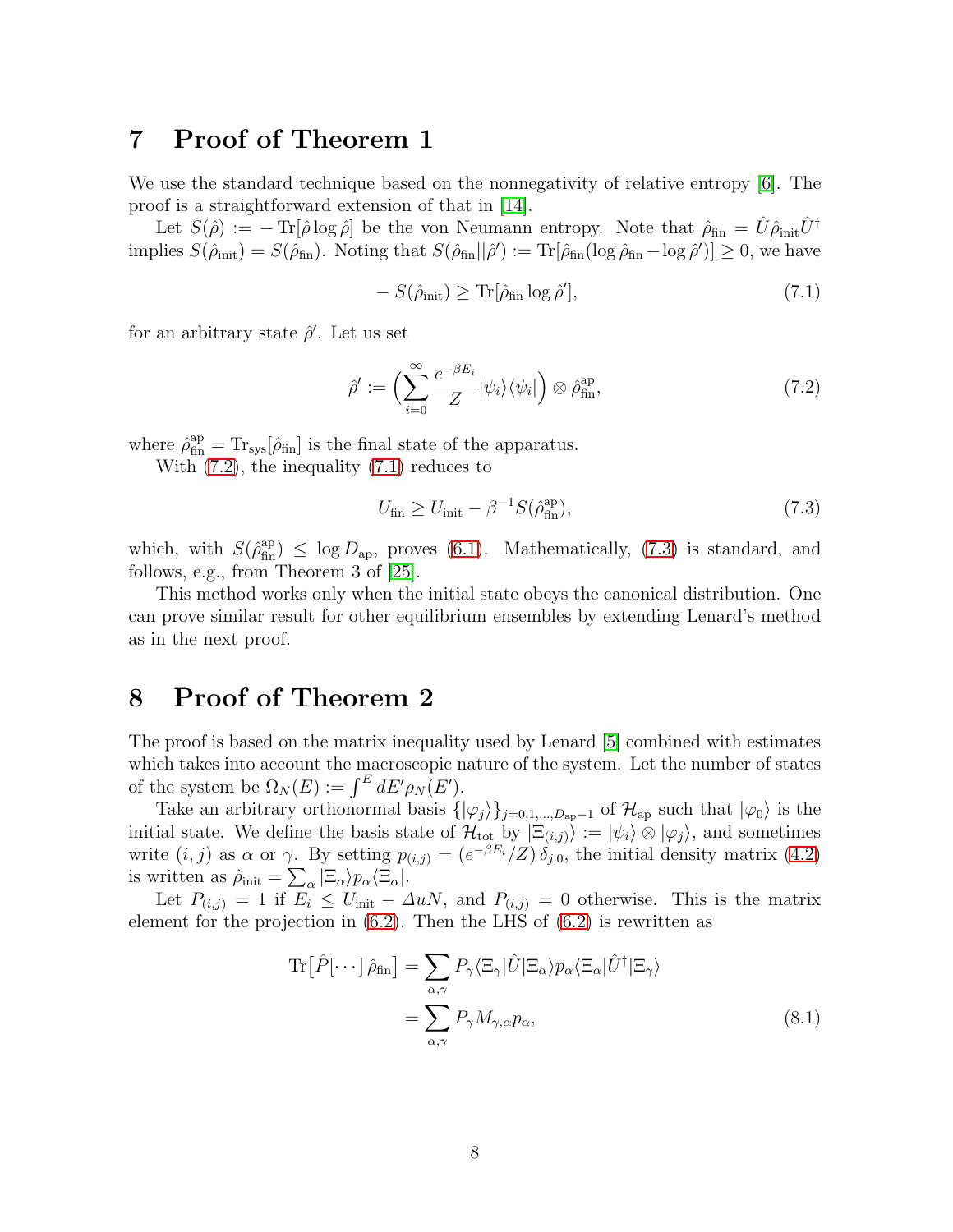where  $M_{\gamma,\alpha} = |\langle \Xi_{\gamma} | \hat{U} | \Xi_{\alpha} \rangle|^2$ . The doubly stochastic nature of the matrix  $(M_{\gamma,\alpha})$  implies that<sup>[7](#page-8-1)</sup>

<span id="page-8-2"></span>
$$
\sum_{\gamma,\alpha} P_{\gamma} M_{\gamma,\alpha} p_{\alpha} \le \max_{\Pi} \sum_{\alpha} P_{\Pi(\alpha)} p_{\alpha},\tag{8.2}
$$

where the maximization is over all the permutations  $\Pi$  of  $\alpha$ 's. Note that the number of  $\alpha$  with  $P_{\alpha} = 1$  is  $\bar{D}D_{ap}$ , where  $\bar{D} = \Omega_N(U_{\text{init}} - \Delta uN)$  is the number of i such that  $E_i \leq U_{\text{init}} - \Delta u N$ . Then [\(8.2\)](#page-8-2) implies

<span id="page-8-3"></span>
$$
\operatorname{Tr}\left[\hat{P}[\cdots]\hat{\rho}_{\text{fin}}\right] \le \sum_{i=1}^{\bar{D}D_{\text{ap}}} \frac{e^{-\beta E_i}}{Z}.\tag{8.3}
$$

The bound [\(8.3\)](#page-8-3) is the main result, and the remaining task is to evaluate the sums. We shall use Laplace's method, which can be made rigorous (with standard techniques). Since we are interested in quantities of  $e^{O(N)}$ , we use a rough approximate equality  $e^{o(N)} \sim 1.$ 

Let  $\varphi(u) := \sigma(u) - \beta u$ . We first evaluate

<span id="page-8-4"></span>
$$
Z \simeq \int_0^\infty dE \,\rho_N(E) \, e^{-\beta E} \sim \int_0^\infty du \, e^{N\varphi(u)} \sim e^{N\varphi(u^*)},\tag{8.4}
$$

where  $u^*$  is determined by  $\varphi'(u^*) = 0$ , i.e.,  $\sigma'(u^*) = \beta$ . It is known (and can be easily shown) that  $U_{\text{init}}/N = u^* + O(k_B T/\sqrt{N}).$ 

To evaluate the sum in [\(8.3\)](#page-8-3), let  $\tilde{u} := E_{\bar{D}D_{ap}}/N$ . Noting that  $\Omega_N(N\tilde{u}) = \bar{D}D_{ap}$ , and recalling that  $\Omega_N(E) \sim \exp[N\sigma(E/N)]$ , we find  $e^{N\sigma(\tilde{u})} \sim e^{N\sigma(u^* - \Delta u) + \log D_{\rm ap}}$ , which implies

<span id="page-8-5"></span>
$$
\tilde{u} \simeq u^* - \Delta u + (N\beta)^{-1} \log D_{\text{ap}} \simeq u^* - \Delta u,\tag{8.5}
$$

where we noted that  $\Delta u \gg (\beta \sqrt{N})^{-1} \gtrsim (N\beta)^{-1} \log D_{\text{ap}}$ . Since  $\tilde{u} < u^*$ , we find

$$
\sum_{i=1}^{\bar{D}D_{\rm ap}} e^{-\beta E_i} \sim \int_0^{\tilde{u}} du \, e^{N\varphi(u)} \sim e^{N\varphi(\tilde{u})} \sim e^{N\varphi(u^*) - \kappa N},\tag{8.6}
$$

where  $\kappa \simeq -\varphi''(u^*)(\Delta u)^2/2$ . Note that  $\varphi''(u^*) = \beta'(u^*) = (-k_B T^2 c_0)^{-1}$ . Substituting [\(8.4\)](#page-8-4) and [\(8.6\)](#page-8-5) into [\(8.3\)](#page-8-3), we get  $\text{Tr}\left[\hat{P}[\cdots]\hat{\rho}_{\text{fin}}\right] \lesssim e^{-\kappa N}$ .

# <span id="page-8-0"></span>A The law of entropy increase

In this supplemental note<sup>[8](#page-8-6)</sup>, we shall derive the law of entropy increase, a form of the second law, starting from our microscopic setting. We shall carefully discuss necessary background since there are some delicate points which are not widely appreciated.

<span id="page-8-1"></span><sup>&</sup>lt;sup>7</sup>  $M_{\gamma,\alpha}$  is doubly stochastic, i.e.,  $M_{\gamma,\alpha} \geq 0$  and  $\sum_{\gamma} M_{\gamma,\alpha} = \sum_{\alpha} M_{\gamma,\alpha} = 1$ . Since a doubly stochastic matrix is written as  $M_{\gamma,\alpha} = \sum_{\Pi} c_{\Pi} P_{\gamma,\alpha}^{\Pi}$ , where  $\Pi$  is a permutation,  $P^{\Pi}$  the corresponding permutation matrix, and  $c_{\Pi} \geq 0$  (see, e.g., R. Bhatia, "Matrix analysis" (Springer, 1997)), the bound [\(8.2\)](#page-8-2) follows.

<span id="page-8-6"></span><sup>8</sup> The present and the following sections correspond to "supplemental material" of the published version, were we discuss two topics closely related to the results of the main text.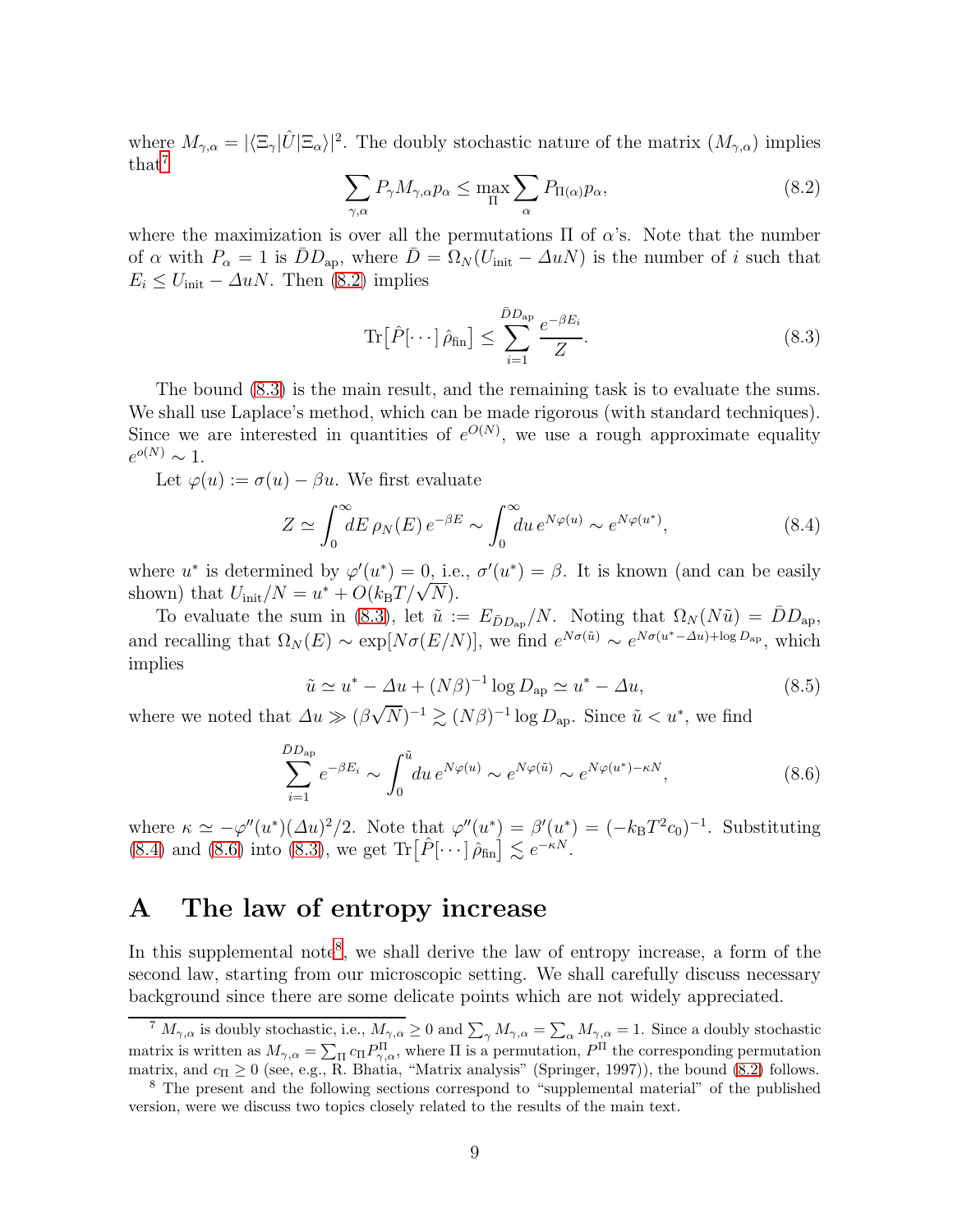#### <span id="page-9-0"></span>A.1 Thermodynamic description

Let us start from a purely thermodynamic description.

Consider a macroscopic system, and let  $X$  be the collection of extensive variables which characterize the system. In the most basic example of a gas (consisting of a single substance) in a container, we set  $X = (V, N)$ , where V is the volume and N the amount of substance.

A fundamental premise of thermodynamics is that an equilibrium state is uniquely specified by the values of the collective external variable X and the (internal) energy  $U$ . We therefore denote the corresponding equilibrium state as  $(U, X)$ .

An adiabatic transition

<span id="page-9-2"></span>
$$
(U_{\text{init}}, X) \to (U_{\text{fin}}, X') \tag{A.1}
$$

is realized by first preparing the equilibrium state  $(U_{\text{init}}, X)$ , surrounding the system by thermally insulating walls, change the collective extensive variable from  $X$  to  $X'$  by a mechanical operation<sup>[9](#page-9-1)</sup>, and finally waiting until the system to relax to a new equilibrium state  $(U_{fin}, X')$ . Note that although the agent (who performs the operation) can choose the final value X', he cannot chose the final energy  $U_{fin}$ . The energy  $U_{fin}$  is determined by the system itself through the whole process of the transition [\(A.1\)](#page-9-2).

The law of entropy increase states that there is a state function  $S(U, X)$ , called entropy, which satisfies

<span id="page-9-3"></span>
$$
S(U_{\text{init}}, X) \le S(U_{\text{fin}}, X'), \tag{A.2}
$$

if and only if the adiabatic transition [\(A.1\)](#page-9-2) can be realized. The entropy is a concave function of  $(U, X)$ , and is strictly increasing in U.

As a special case of transition [\(A.1\)](#page-9-2), consider a cyclic adiabatic transition

<span id="page-9-6"></span>
$$
(U_{\text{init}}, X) \to (U_{\text{fin}}, X), \tag{A.3}
$$

where the collective extensive variable returns to its original value at the end of the process. Then the law of entropy increase [\(A.2\)](#page-9-3) reads

<span id="page-9-4"></span>
$$
S(U_{\text{init}}, X) \le S(U_{\text{fin}}, X). \tag{A.4}
$$

Since entropy is increasing in  $U$ , the inequality  $(A.4)$  is equivalent to

<span id="page-9-5"></span>
$$
U_{\text{init}} \le U_{\text{fin}},\tag{A.5}
$$

which is nothing but Planck's principle.

By standard argument in thermodynamics (with standard assumptions) one can show that  $(A.4)$  for cyclic transitions implies  $(A.2)$  for general transitions. Therefore, in the standard thermodynamics, Planck's principle [\(A.5\)](#page-9-5) is equivalent to the law of entropy increase [\(A.2\)](#page-9-3). Our microscopic derivation of Planck's law (in the main text) thus justifies the law of entropy increase as well.

In the following we shall discuss a direct microscopic derivation of the law of entropy increase in the same setting as in the main text.

<span id="page-9-1"></span> $9$  The amount of substance N cannot be changed by a mechanical operation. We assume throughout that such extensive variables are kept constant.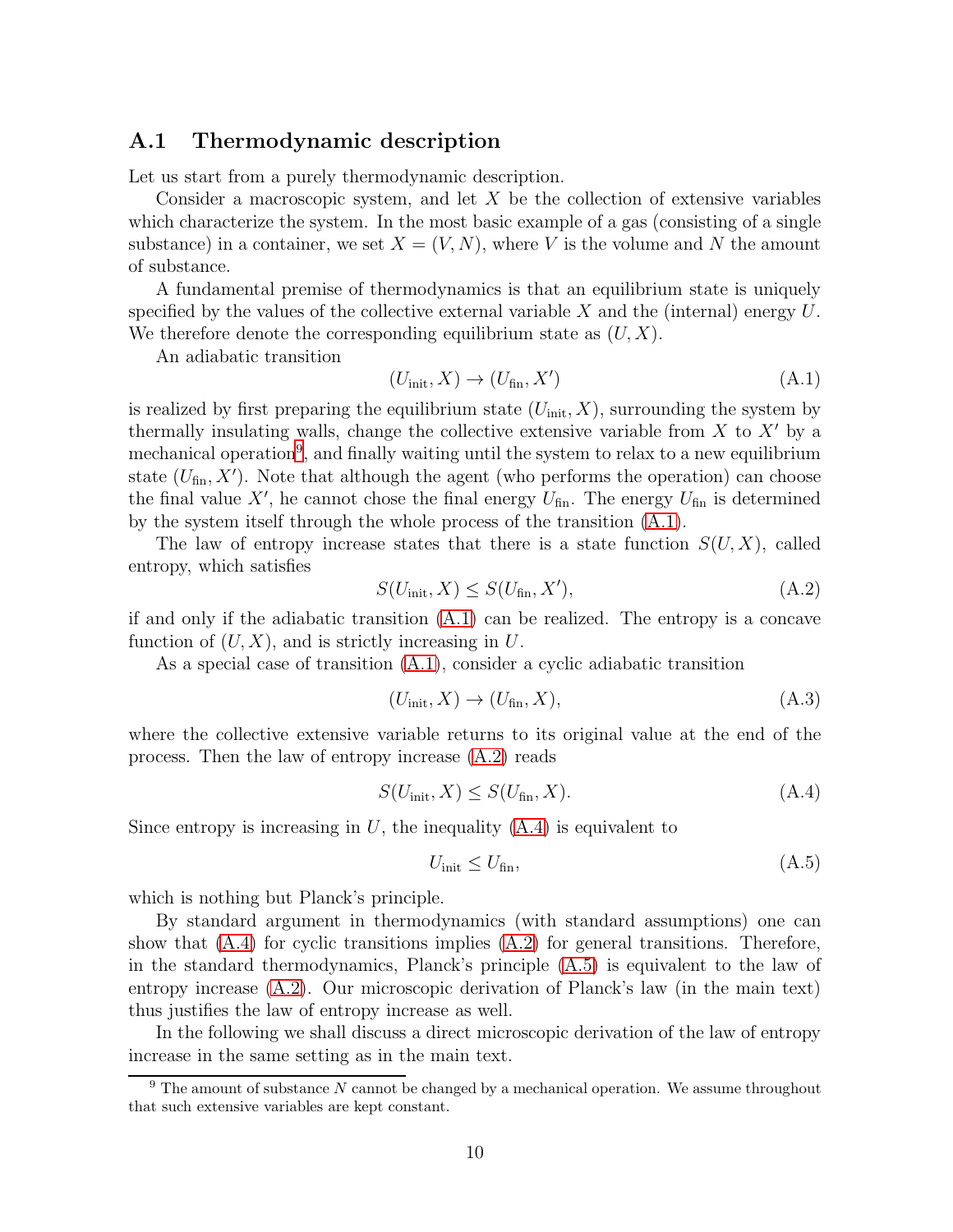#### <span id="page-10-0"></span>A.2 Definitions of entropy

Before going into the derivation, we review some important points about microscopic definition of entropy. We shall argue in particular that, among many definitions of entropy, the most coarse grained "thermodynamic entropy" is relevant for thermodynamic description of a macroscopic system.

Here we focus only on the system with Hilbert space  $\mathcal{H}_{\text{sys}}$  and the time-independent Hamiltonian  $\hat{H}_{\text{sys}}$ . Again  $|\psi_i\rangle \in \mathcal{H}_{\text{sys}}$  and  $E_i$ , with  $i = 1, 2, \ldots$ , denote the normalized eigenstates and the eigenvalues, respectively, of  $\hat{H}_{\text{sys}}$ .

**Three definitions of entropy** Let  $\hat{\rho}$  be an arbitrary state (i.e., density matrix) on  $\mathcal{H}_{\text{sys}}$ . Interestingly one can define several different entropies for a single state  $\hat{\rho}$ . This is in a sharp contrast between the energy of the state  $\hat{\rho}$ , which is uniquely given by  $U = \text{Tr}[\hat{H}_{\text{sys}}\hat{\rho}]$ . This contrast comes from the fact that the energy is a mechanical quantity while the entropy is not. This is the main reason that we treated in the main paper the second law in the form of Planck's or Kelvin's principle, which is free from any interpretational problems.

The von Neumann entropy, the diagonal entropy, and the thermodynamic entropy of the state  $\hat{\rho}$  are defined as

$$
S_{\rm vN}[\hat{\rho}] := -\operatorname{Tr}[\hat{\rho}\log\hat{\rho}],\tag{A.6}
$$

$$
S_{\text{diag}}[\hat{\rho}] := -\sum_{i=1}^{\infty} \langle \psi_i | \hat{\rho} | \psi_i \rangle \log \langle \psi_i | \hat{\rho} | \psi_i \rangle, \tag{A.7}
$$

$$
S_{\text{TD}}[\hat{\rho}] := \max_{\beta > 0} \left\{ \beta \, \text{Tr}[\hat{H}_{\text{sys}}\hat{\rho}] + \log Z(\beta) \right\},\tag{A.8}
$$

respectively, where

<span id="page-10-2"></span><span id="page-10-1"></span>
$$
Z(\beta) := \sum_{i=1}^{\infty} e^{-\beta E_i}
$$
 (A.9)

is the partition function. Note that  $(A.7)$  is nothing but the Shannon entropy for the (classical) probability distribution  $(p_1, p_2, \ldots)$  where  $p_i = \langle \psi_i | \hat{\rho} | \psi_i \rangle$ .

The definition  $(A.8)$  needs some explanation. Let  $S(U, X)$  be the entropy in thermodynamics where the collective extensive variable  $X$  corresponds to (the situation described by) the Hamiltonian  $\hat{H}_{\text{sys}}$ . As is well-known in thermodynamics, the entropy is related to the Helmholtz free energy  $F(T, X)$  via the Legendre transformation as<sup>[10](#page-10-3)</sup>

<span id="page-10-4"></span>
$$
S(U, X) = \max_{T} \frac{1}{T} \{ U - F(T, X) \},
$$
\n(A.10)

for each X. The expression  $(A.8)$  is obtained by substituting to  $(A.10)$  the energy expectation value  $U = \text{Tr}[\hat{H}_{\text{sys}}\hat{\rho}]$  and the statistical mechanical expression  $F(T, X) =$  $-T \log Z(1/T)$ , where we set  $k_{\text{B}} = 1$ .

<span id="page-10-3"></span><sup>&</sup>lt;sup>10</sup> In a macroscopic system we also have Boltzmann's expression  $S(U, X) \simeq \log \Omega(U)$ , where  $\Omega(U)$ is the number of states with  $E_i \leq U$ . This formula has a great advantage that it may be naturally extended to nonequilibrium states. See [\[2,](#page-15-1) [3\]](#page-15-2).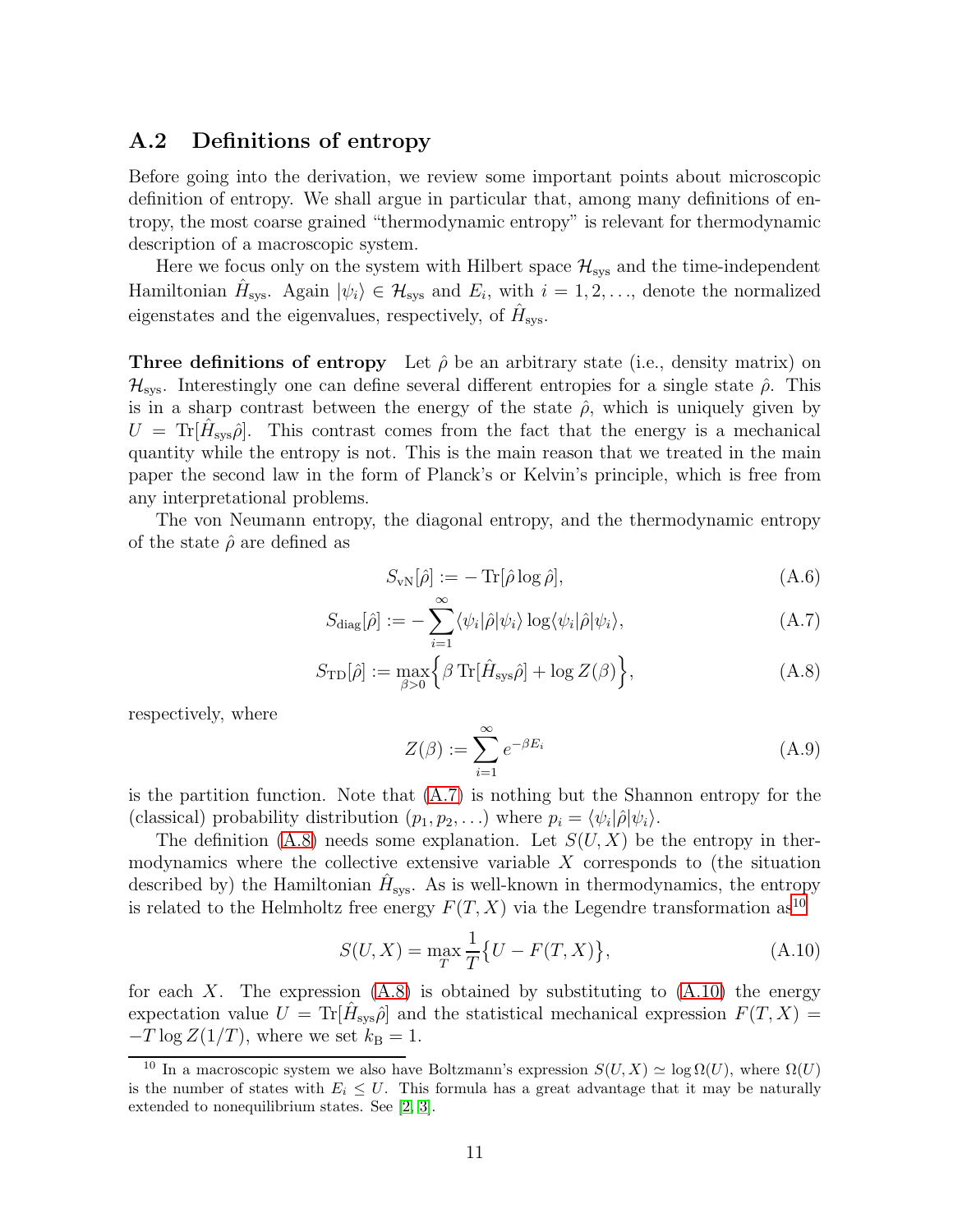**Comparison of the three entropies** Note that  $S_{\text{TD}}[\hat{\rho}]$  depends on  $\hat{\rho}$  only thorough the energy expectation value  $U = \text{Tr}[\hat{H}_{\text{sys}}\hat{\rho}],$  while  $S_{\text{vN}}[\hat{\rho}]$  makes use of the full density matrix  $\hat{\rho}$ . We can say that  $S_{\text{TD}}[\hat{\rho}]$  is the most coarse grained or macroscopic entropy, and  $S_{\rm vN}[\hat{\rho}]$  is the most microscopic entropy. There are various other entropies, corresponding to different way of coarse graining, in between the two extremes; the diagonal entropy  $S_{\text{diag}}[\hat{\rho}]$  is an example.

It is well-known and can easily be shown that the three entropies satisfy the inequality

<span id="page-11-2"></span>
$$
S_{\rm vN}[\hat{\rho}] \le S_{\rm diag}[\hat{\rho}] \le S_{\rm TD}[\hat{\rho}],\tag{A.11}
$$

for any state  $\hat{\rho}$ .

*Proof*: For any  $\hat{\rho}$ , let  $\hat{\rho}_{\text{diag}} = \sum_{i} |\psi_i\rangle\langle\psi_i|\hat{\rho}|\psi_i\rangle\langle\psi_i|$ , which is sometimes called the diagonal density matrix. Since  $S_{\text{diag}}[\hat{\rho}] = S_{vN}[\hat{\rho}_{\text{diag}}]$ , the well-known monotonicity (see, e.g., Corollary 3.2 of [\[6\]](#page-15-5)) of the von Neumann entropy  $S_{vN}[\hat{\rho}] \leq S_{vN}[\hat{\rho}_{\text{diag}}]$  implies the first inequality  $S_{\rm vN}[\hat{\rho}] \leq S_{\rm diag}[\hat{\rho}].$ 

The second inequality follows from the well-known variational characterization of the canonical distribution as follows. Let  $p = (p_1, p_2, \ldots)$  be a general classical probability distribution, and maximize the Shannon entropy  $S(\mathbf{p}) := -\sum_i p_i \log p_i$  with respect to all **p** which satisfies the constraint  $\sum_i E_i p_i = U := \text{Tr}[\hat{H}_{\text{sys}}\hat{\rho}]$ . It is easily found that the maximum is attained when **p** is the canonical distribution (with a suitable  $\beta$ ) and the maximum  $S(p)$  coincides with the thermodynamic entropy  $S(U, X) = S_{\text{TD}}(\hat{\rho})$ . Since the diagonal entropy [\(A.7\)](#page-10-1) is the Shannon entropy of a probability distribution satisfying the same constraint, we see that  $S_{\text{diag}}[\hat{\rho}] \leq S_{\text{TD}}[\hat{\rho}]$ .

It is useful to see some examples. For the canonical distribution

$$
\hat{\rho}_{\text{can}} = \frac{e^{-\beta \hat{H}_{\text{sys}}}}{Z(\beta)},\tag{A.12}
$$

one has

<span id="page-11-1"></span>
$$
S_{\rm vN}[\hat{\rho}_{\rm can}] = S_{\rm diag}[\hat{\rho}_{\rm can}] = S_{\rm TD}[\hat{\rho}_{\rm can}] = S(U, X). \tag{A.13}
$$

The first equality is trivial, and the second equality follows from the variational consideration in the above proof. The third equality follows from the definition if we choose  $U = \text{Tr}[\hat{H}_{\text{sys}}\hat{\rho}_{\text{can}}]$ . These equalities suggest that the von Neumann entropy and the diagonal entropy are useful in thermodynamic situations. But it turns out that this is only true when the state corresponds to one of the standard equilibrium distributions (or close to them).

To see this first consider a pure state (which is called thermal pure quantum state)

<span id="page-11-0"></span>
$$
\hat{\rho}_{\rm TPQ} := |\varphi_{\rm TPQ}\rangle \langle \varphi_{\rm TPQ}| \quad \text{with} \quad |\varphi_{\rm TPQ}\rangle = \sum_{i=1}^{\infty} \sqrt{\frac{e^{-\beta E_i}}{Z(\beta)}} |\psi_i\rangle, \tag{A.14}
$$

which can hardly be distinguished from the canonical distribution, especially from the macroscopic point of view. In this case one easily finds that

$$
0 = S_{\rm vN}[\hat{\rho}_{\rm TPQ}] < S_{\rm diag}[\hat{\rho}_{\rm TPQ}] = S_{\rm TD}[\hat{\rho}_{\rm TPQ}] = S(U, X). \tag{A.15}
$$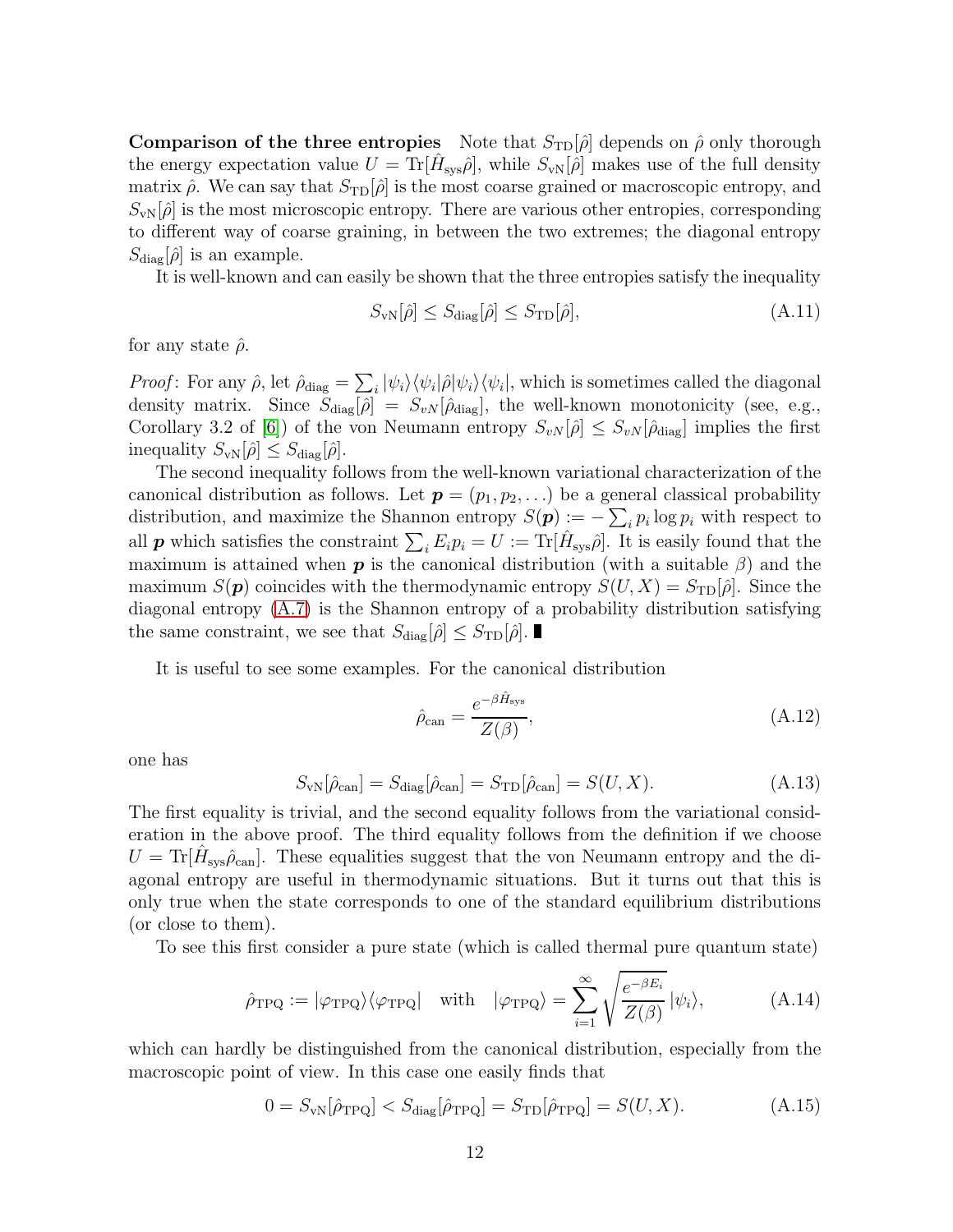Thus the coarse grained entropies  $S_{\text{diag}}[\cdot]$  and  $S_{\text{TD}}[\cdot]$  are able to see the similarity of  $\hat{\rho}_{\text{can}}$ and  $\hat{\rho}_{TPQ}$ , while  $S_{vN}[\cdot]$  distinguishes the two states.

Finally take i such that  $E_i \simeq U$ , and consider the energy eigenstate

<span id="page-12-1"></span>
$$
\hat{\rho}_{EE} := |\psi_i\rangle\langle\psi_i|.\tag{A.16}
$$

Since  $S_{\text{TD}}[\hat{\rho}]$  depends only on the energy expectation value, we find

$$
0 = S_{\rm vN}[\hat{\rho}_{\rm EE}] = S_{\rm diag}[\hat{\rho}_{\rm EE}] < S_{\rm TD}[\hat{\rho}_{\rm EE}] \simeq S(U, X). \tag{A.17}
$$

It is believed that, in many (probably generic) macroscopic quantum systems, the energy eigenstate  $\rho_{EE}$  fully describes thermal equilibrium and hence is indistinguishable from  $\hat{\rho}_{\text{can}}$  from the macroscopic point of view. This property is captured only by  $S_{\text{TD}}[\cdot]$ .

This comparison suggest that the thermodynamic entropy [\(A.8\)](#page-10-2) is the relevant entropy for the description of (equilibrium) thermodynamic property of a macroscopic system. We stress that this conclusion does not apply to small systems, where other entropies may play essential roles.

Implication to the second law To see the implication to the second law associated with cyclic adiabatic operations, take the initial state as  $\hat{\rho}_{init} = \hat{\rho}_{EE}$  and assume that the final state is  $\hat{\rho}_{fin} = \hat{\rho}_{TPQ}$ , where the right-hand sides are defined in [\(A.16\)](#page-12-1) and [\(A.14\)](#page-11-0). This time, however, we shall assume that the initial energy  $E_i$  is much larger than the final energy Tr $[\hat{H}_\text{sys} \hat{\rho}_\text{TPQ}].$ 

The assumption on the energy implies that, at least by performing macroscopic operations, one can never go from  $\hat{\rho}_{init}$  to  $\hat{\rho}_{fin}$  in a cyclic adiabatic transition. By examining the behavior of the three entropies,

$$
S_{\rm vN}[\hat{\rho}_{\rm init}] = S_{\rm vN}[\hat{\rho}_{\rm fin}] = 0, \tag{A.18}
$$

$$
0 = S_{\text{diag}}[\hat{\rho}_{\text{init}}] < S_{\text{diag}}[\hat{\rho}_{\text{fin}}],\tag{A.19}
$$

$$
S_{\rm TD}[\hat{\rho}_{\rm init}] \gg S_{\rm TD}[\hat{\rho}_{\rm fin}],\tag{A.20}
$$

we again find that only  $S_{\text{TD}}\left\vert \cdot\right\vert$  captures the non-realizability of the transition.

#### <span id="page-12-0"></span>A.3 The law of entropy increase

Let us derive, by using standard techniques, the law of entropy increase directly from our microscopic consideration. Although we can treat general adiabatic transitions [\(A.1\)](#page-9-2), we shall focus on cyclic transitions  $(A.3)$  and derive  $(A.4)$ . Therefore we take exactly the same setting as in the main text.

Write the initial state [\(4.2\)](#page-4-2) as

$$
\hat{\rho}_{\text{init}} = \hat{\rho}_{\text{init}}^{\text{sys}} \otimes |\varphi_0\rangle\langle\varphi_0|,\tag{A.21}
$$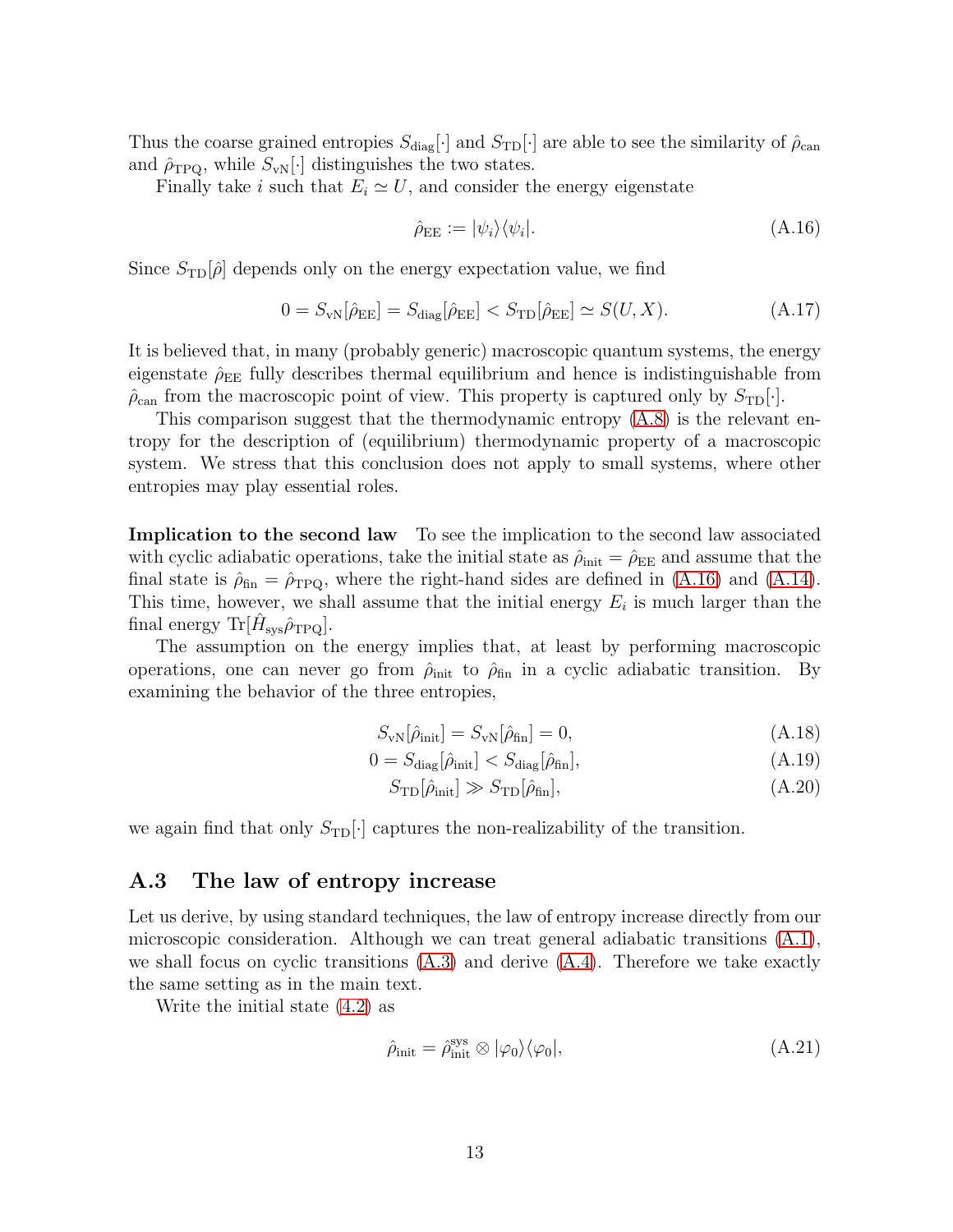where the initial state of the system  $\hat{\rho}_{\text{init}}^{\text{sys}}$  is the canonical distribution. We then have<sup>[11](#page-13-1)</sup>  $S_{\text{vN}}[\hat{\rho}_{\text{init}}] = S_{\text{vN}}[\hat{\rho}_{\text{init}}^{\text{sys}}]$ . Since  $\hat{\rho}'$  in [\(7.1\)](#page-7-3) is arbitrary, let us set

$$
\hat{\rho}' = \hat{\rho}_{\text{fin}}^{\text{sys}} \otimes \hat{\rho}_{\text{fin}}^{\text{ap}},\tag{A.22}
$$

where  $\hat{\rho}_{fin}^{sys} = Tr_{app}[\hat{\rho}_{fin}]$  is the final state of the system. Then the inequality [\(7.1\)](#page-7-3) implies

$$
S_{\rm vN}[\hat{\rho}_{\rm fin}^{\rm sys}] \ge S_{\rm vN}[\hat{\rho}_{\rm init}^{\rm sys}] - S_{\rm vN}[\hat{\rho}_{\rm fin}^{\rm ap}] \ge S_{\rm vN}[\hat{\rho}_{\rm init}^{\rm sys}] - \log D_{\rm ap}.
$$
 (A.23)

We still need to rewrite the inequality in terms of the macroscopically relevant entropy  $S_{\text{TD}}[\cdot]$ , but this is easy. By using the equality [\(A.13\)](#page-11-1) for  $S_{\text{vN}}[\hat{\rho}_{\text{init}}^{\text{sys}}]$ , and the inequality  $(A.11)$  for  $S_{\text{vN}}[\hat{\rho}_{\text{fin}}^{\text{sys}}]$ , we find

$$
S_{\rm TD}[\hat{\rho}_{\rm fin}^{\rm sys}] \ge S_{\rm TD}[\hat{\rho}_{\rm init}^{\rm sys}] - \log D_{\rm ap}.\tag{A.24}
$$

Since  $S_{\text{TD}}[\hat{\rho}_{\text{init}}^{\text{sys}}]$  is proportional to N, we get

$$
S_{\rm TD}[\hat{\rho}_{\rm fin}^{\rm sys}] \gtrsim S_{\rm TD}[\hat{\rho}_{\rm init}^{\rm sys}],\tag{A.25}
$$

<span id="page-13-0"></span>provided that  $\log D_{\rm ap} \ll N$ . This is the desired law of entropy increase [\(A.4\)](#page-9-4).

### B Approach with a unital time-evolution

In this supplemental note, we shall describe in detail the simplest version of effective nonunitary dynamics for the system which takes into account the decoherence effect caused by the external agent. We then prove the second law in this setting by a straightforward generalization of Lenard's method.

**Definition** Here we only consider the system with the Hilbert space  $\mathcal{H}_{sys}$ . As in [\[5\]](#page-15-4), we assume that the Hamiltonian  $\hat{H}_{\text{sys}}(t)$  is time-dependent, where we imagine that the change of the Hamiltonian is caused by the external agent. We again assume a cyclic operation where  $\hat{H}_{\text{sys}}(0) = \hat{H}_{\text{sys}}(t_{\text{fin}}) =: \hat{H}_{\text{sys}}$ . We let  $|\psi_i^{(t)}|$  $\langle i^{(i)} \rangle$ , with  $i = 1, 2, \ldots$ , be the normalized energy eigenstates of  $\hat{H}_{\text{sys}}(t)$ . As in the main text, we write  $|\psi_i^{(0)}\rangle$  $\ket{i}^{(0)} = \ket{\psi_i^{(t_{\text{fin}})}}$  $\binom{1}{i}$ simply as  $|\psi_i\rangle$ .

Choose a sequence  $t_0, t_1, \ldots, t_n$  where  $t_s - t_{s-1} > 0$  (for  $s = 1, 2, \ldots, n$ ) is assumed to be small,  $t_0 = 0$ , and  $t_n = t_{fin}$ . We imagine that the agent makes a projective measurement of  $\hat{H}_{\text{sys}}(t_s)$  at time  $t_s$  for  $s = 0, 1, \ldots, n$ . By repeatedly measuring the energy of the system, the agent certainly "knows" the amount of work he has done to the system.

Because of the repeated measurement, the time evolution of the system is no longer unitary. Let the state at  $t = 0$  be  $\hat{\rho}$ , and suppose that it is mapped to  $\Phi[\hat{\rho}]$  at  $t = t_{fin}$ . The time-evolution map  $\Phi[\cdot]$  is defined recursively as follows. First let

$$
F_0[\hat{\rho}] = \sum_i |\psi_i\rangle\langle\psi_i|\hat{\rho}|\psi_i\rangle\langle\psi_i|,\tag{B.1}
$$

<span id="page-13-1"></span><sup>&</sup>lt;sup>11</sup> Here, and in what follows,  $S_{\rm vN}[\hat{\rho}]$  denotes the von Neumann entropy in the Hilbert space on which  $\hat{\rho}$  is defined.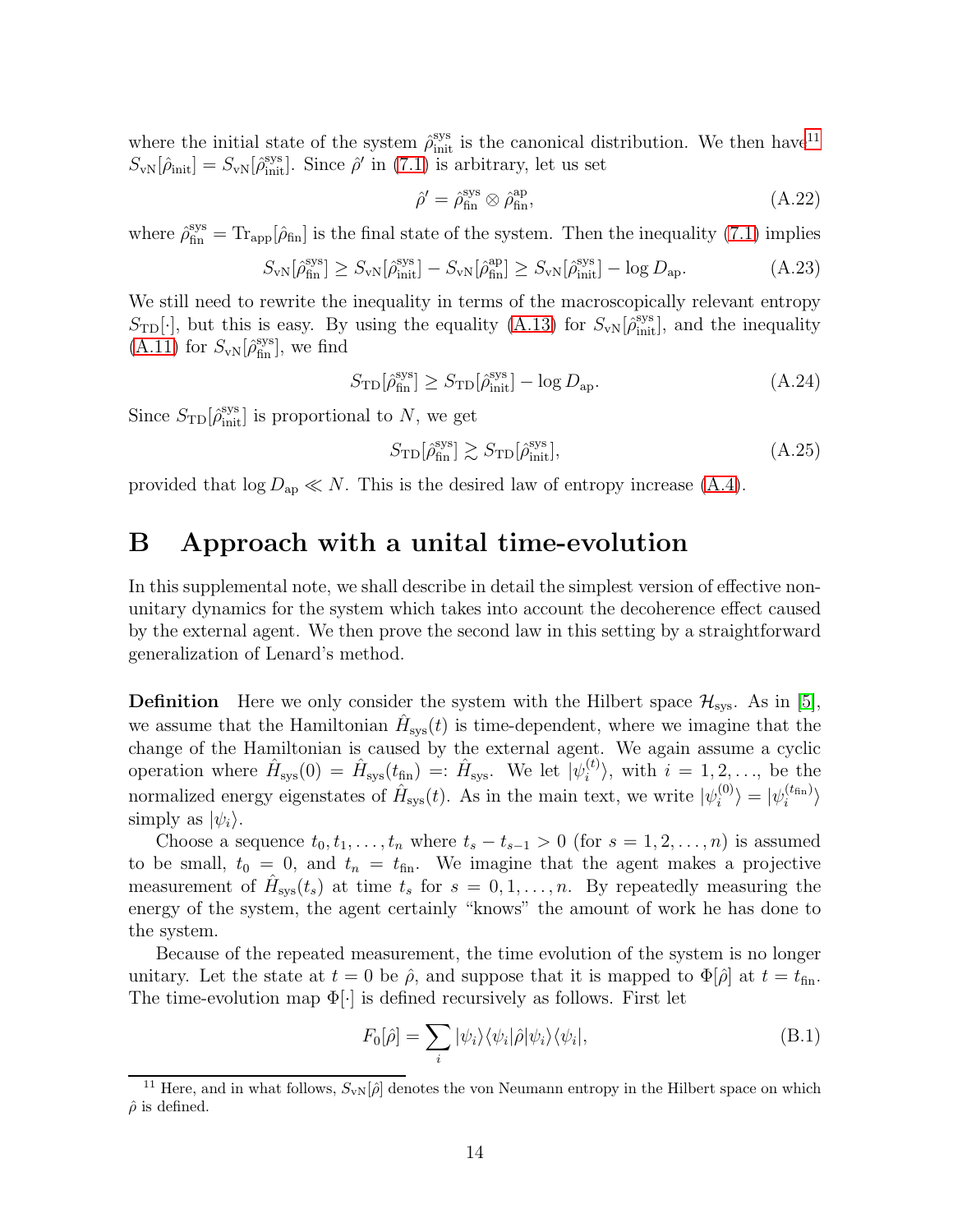which represents the energy measurement at  $t = 0$ . Then, for  $s = 1, 2, \ldots, n$ , we define

$$
F_s[\hat{\rho}] = \sum_i |\psi_i^{(t_s)}\rangle \langle \psi_i^{(t_s)}| \hat{U}_s F_{s-1}[\hat{\rho}] \hat{U}_s^{\dagger} |\psi_i^{(t_s)}\rangle \langle \psi_i^{(t_s)}|,
$$
(B.2)

where  $\hat{U}_s$  denotes the unitary time evolution from  $t_{s-1}$  to  $t_s$  determined by  $\hat{H}_{\text{sys}}(t)$ . We finally define  $\Phi[\hat{\rho}] := F_n[\hat{\rho}].$ 

The linear map Φ[·] defined in this manner turns out to be CPTP (completely-positive and trace-preserving [\[6\]](#page-15-5)) and also unital, i.e.,  $\Phi[1] = 1$ . See, e.g., [\[18\]](#page-16-9). For our purpose only the following property is essential.

Lemma B.1 We have

<span id="page-14-1"></span>
$$
\langle \psi_i | \Phi[\hat{\rho}] | \psi_i \rangle = \sum_{j=1}^{\infty} M_{i,j} \langle \psi_j | \hat{\rho} | \psi_j \rangle, \tag{B.3}
$$

where the matrix  $(M_{i,j})_{i,j=1,2,...}$  is doubly stochastic, i.e.,  $M_{i,j} \geq 0$  and  $\sum_i M_{i,j} =$  $\sum_j M_{i,j} = 1$  for any i, j.

*Proof*: By inspection one finds

$$
M_{i,j} = \sum_{i_1,\dots,i_{n-1}} \left| \langle \psi_i^{(t_n)} | \hat{U}_n | \psi_{i_{n-1}}^{(t_{n-1})} \rangle \right|^2 \left| \langle \psi_{i_{n-1}}^{(t_{n-1})} | \hat{U}_{n-1} | \psi_{i_{n-2}}^{(t_{n-2})} \rangle \right|^2 \cdots \left| \langle \psi_{i_1}^{(t_1)} | \hat{U}_1 | \psi_j^{(t_0)} \rangle \right|^2, \quad (B.4)
$$

from which the double stochasticity is obvious<sup>[12](#page-14-0)</sup>.

Given the lemma one can apply Lenard's proof without any modifications. Let the initial state of the system be  $\hat{\rho}_{init}$  and define  $p_i = \langle \psi_i | \hat{\rho}_{init} | \psi_i \rangle$ . Then the energy expectation values in the initial and the finals states are given by

$$
U_{\text{init}} = \text{Tr}[\mathcal{H}_{\text{sys}}\hat{\rho}_{\text{init}}] = \sum_{i} E_{i}p_{i},\tag{B.5}
$$

$$
U_{\text{fin}} = \text{Tr}\left[\mathcal{H}_{\text{sys}}\Phi[\hat{\rho}_{\text{init}}]\right] = \sum_{i,j} E_i M_{i,j} p_j,\tag{B.6}
$$

respectively. Then it is shown in [\[5\]](#page-15-4) (see also the endnote [30] of the main text) that  $U_{\text{init}} \leq U_{\text{fin}}$  whenever  $p_i$  is non-increasing in i (provided that  $E_i$  is non-decreasing in i). This assumption is satisfied by the canonical distribution with  $p_i = e^{-\beta E_i}/Z(\beta)$ .

A statement corresponding to Theorem 2 of the main text can be proved in a similar manner.

I wish to thank Hiroyasu Tajima for letting me know of the problem regarding the unitary time evolution and for useful discussions, and Takahiro Sagawa for valuable discussions. I also thank anonymous referees for their constructive comments which led to a considerable improvement of the Letter. The present work was supported by JSPS Grants-in-Aid for Scientific Research nos. 25400407 and 16H02211.

<span id="page-14-0"></span><sup>&</sup>lt;sup>12</sup> In fact one can prove the lemma for any  $\Phi[\cdot]$  which is linear, positivity-preserving, trace-preserving, and unital. The lineality implies [\(B.3\)](#page-14-1). From the positivity we have  $\langle \psi_i | \Phi [|\psi_j\rangle \langle \psi_j |] | \psi_i \rangle \ge 0$ , which means  $M_{i,j} \geq 0$ . From the trace-preserving nature, we have  $1 = \text{Tr}[\Phi[|\psi_j\rangle \langle \psi_j|]] = \sum_i M_{i,j}$ . Finally the unitalness implies  $1 = \langle \psi_i | \Phi[1] | \psi_i \rangle = \sum_j M_{i,j}$ .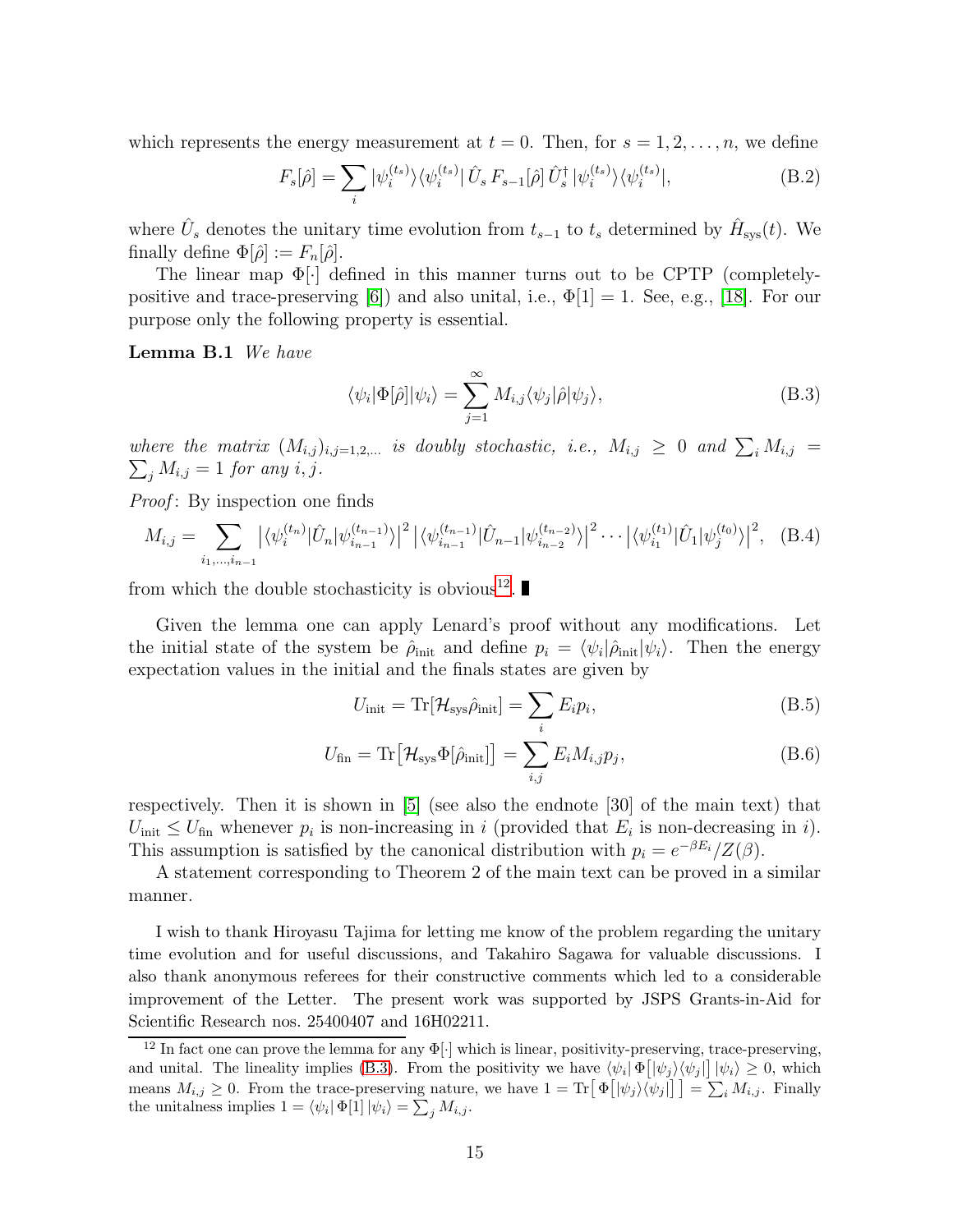## <span id="page-15-0"></span>References

- [1] E. H. Lieb and J. Yngvason, The physics and mathematics of the second law of *thermodynamics*, Phys. Rept.  $310$ , 1 (1999). [arXiv:cond-mat/9708200](http://arxiv.org/abs/cond-mat/9708200)
- <span id="page-15-2"></span><span id="page-15-1"></span>[2] J. L. Lebowitz, Boltzmann's Entropy and Time's Arrow, Physics Today, 46(9), 32–38 (1993).
- [3] J. L. Lebowitz, From Time-symmetric Microscopic Dynamics to Time-asymmetric Macroscopic Behavior: An Overview, pp. 63–88 in G. Gallavotti , W. L. Reiter, J. Yngvason (editors) "Boltzmann's Legacy", (European Mathematical Society, 2008). [arXiv:0709.0724](http://arxiv.org/abs/0709.0724)
- <span id="page-15-3"></span>[4] W. Pusz, S. L. Woronowicz, Passive states and KMS states for general quantum systems, Commun. Math. Phys. 58, 273 (1978).
- <span id="page-15-4"></span>[5] A. Lenard, Thermodynamical proof of the Gibbs formula for elementary quantum systems, J. Stat. Phys. 19, 575 (1978).
- <span id="page-15-5"></span>[6] T. Sagawa, Second Law-Like Inequalities with Quantum Relative Entropy: An Introduction, in "Lectures on Quantum Computing, Thermodynamics and Statistical Physics", Kinki University Series on Quantum Computing (World Scientific, 2012). [arXiv:1202.0983](http://arxiv.org/abs/1202.0983)
- <span id="page-15-8"></span>[7] H. Tasaki, The second law of Thermodynamics as a theorem in quantum mechanics, (unpublished note, 2000). [arXiv:cond-mat/0011321v](http://arxiv.org/abs/cond-mat/0011321)2
- <span id="page-15-9"></span>[8] T.N. Ikeda, N. Sakumichi, A. Polkovnikov, and M. Ueda, The Second Law of Thermodynamics under Unitary Evolution and External Operations, Annals of Physics 354, 338–352 (2015). [arXiv:1303.5471](http://arxiv.org/abs/1303.5471)
- <span id="page-15-10"></span>[9] S. Goldstein, T. Hara, and H. Tasaki, The second law of thermodynamics for pure quantum states, (unpublished note, 2013). [arXiv:1303.6393](http://arxiv.org/abs/1303.6393)
- <span id="page-15-7"></span><span id="page-15-6"></span>[10] J. Kurchan, A Quantum Fluctuation Theorem, (unpublished note, 2000). [arXiv:cond-mat/0007360](http://arxiv.org/abs/cond-mat/0007360)
- [11] M. Campisi, P. Hänggi, and P. Talkner, "Colloquium: Quantum fluctuation relations: Foundations and applications, Rev. Mod. Phys. 83, 771–791 (2011). [arXiv:1012.2268](http://arxiv.org/abs/1012.2268)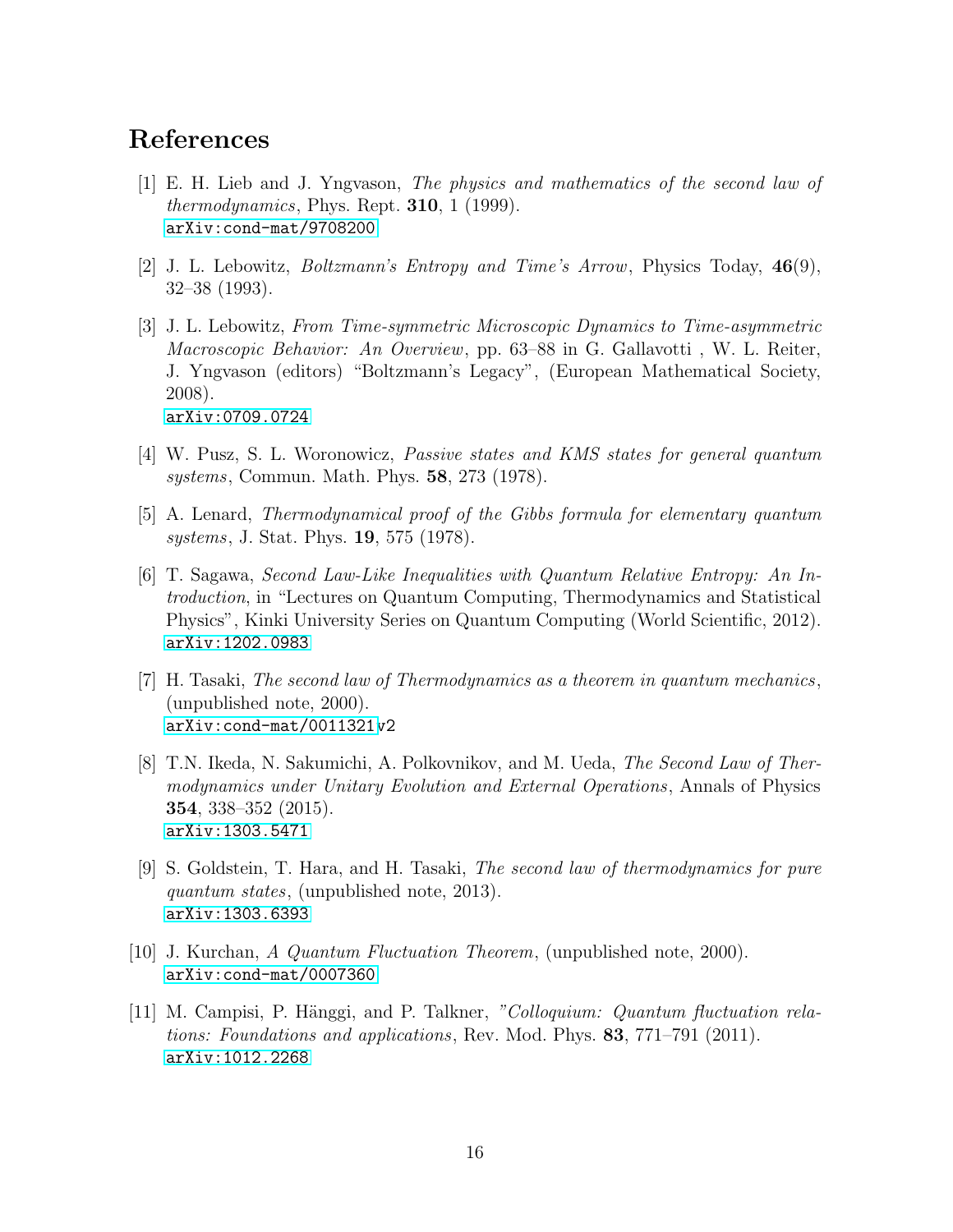- <span id="page-16-0"></span> $[12]$  M. Hayashi and H. Tajima, *Measurement-based Formulation of Quantum Heat En*gine, (preprint, 2015). [arXiv:1504.06150](http://arxiv.org/abs/1504.06150)
- <span id="page-16-1"></span>[13] H. Tasaki, The Coefficient of Restitution Does Not Exceed Unity, J. Stat. Phys. 123, 1361–1374 (2006). [cond-mat/0408481](http://arxiv.org/abs/cond-mat/0408481)
- <span id="page-16-2"></span>[14] C. Maes and H. Tasaki, Second law of thermodynamics for macroscopic mechanics coupled to thermodynamic degrees of freedom, Lett. Math. Phys.  $79, 251-261(2007)$ . [cond-mat/0511419](http://arxiv.org/abs/cond-mat/0511419)
- <span id="page-16-3"></span>[15] P. Skrzypczyk, A.J. Short, and S. Popescu, Work extraction and thermodynamics for individual quantum systems, Nature Commun. 5, 4185 (2014). [arXiv:1307.1558](http://arxiv.org/abs/1307.1558)
- <span id="page-16-4"></span>[16] M.F. Frenzel, D. Jennings, and T. Rudolph, Reexamination of Pure Qubit Work Extraction, Phys. Rev. E 90, 052136 (2014). [arXiv:1406.3937](http://arxiv.org/abs/1406.3937)
- <span id="page-16-5"></span>[17] A.S.L. Malabarba, A. J. Short, and P. Kammerlander, Clock-driven quantum thermal engines, New Journal of Physics 17, 045027 (2015). [arXiv:1412.1338](http://arxiv.org/abs/1412.1338)
- <span id="page-16-9"></span>[18] A.E. Rastegin, Non-equilibrium equalities with unital quantum channels, J. Stat. Mech. 2013.06, P06016 (2013). [arXiv:1301.0855](http://arxiv.org/abs/1301.0855)
- <span id="page-16-10"></span>[19] M.V. Berry and J.M. Robbins, Chaotic classical and half-classical adiabatic reactions: geometric magnetism and deterministic friction, Proc. R. Soc. London, Ser. A 442, 659–672 (1993).
- <span id="page-16-6"></span>[20] M. Horodecki and J. Oppenheim, Fundamental limitations for quantum and nanoscale thermodynamics, Nature Commun. 4, 2059 (2013). [arXiv:1111.3834](http://arxiv.org/abs/1111.3834)
- <span id="page-16-7"></span>[21] F.G.S.L. Brandao, M. Horodecki, N.H.Y. Ng, J. Oppenheim, and S. Wehner, The second laws of quantum thermodynamics, Proc. Nat. Ac. Sc. 112, 3275–3279 (2015). [arXiv:1305.5278](http://arxiv.org/abs/1305.5278)
- <span id="page-16-8"></span> $[22]$  H. Tajima and M. Hayashi, *Optimal Efficiency of Heat Engines with Finite-Size* Heat Baths, (preprint, 2014). [arXiv:1405.6457](http://arxiv.org/abs/1405.6457)
- <span id="page-16-11"></span>[23] D. Ruelle, Statistical Mechanics: Rigorous Results, (World Scientific, 1999).